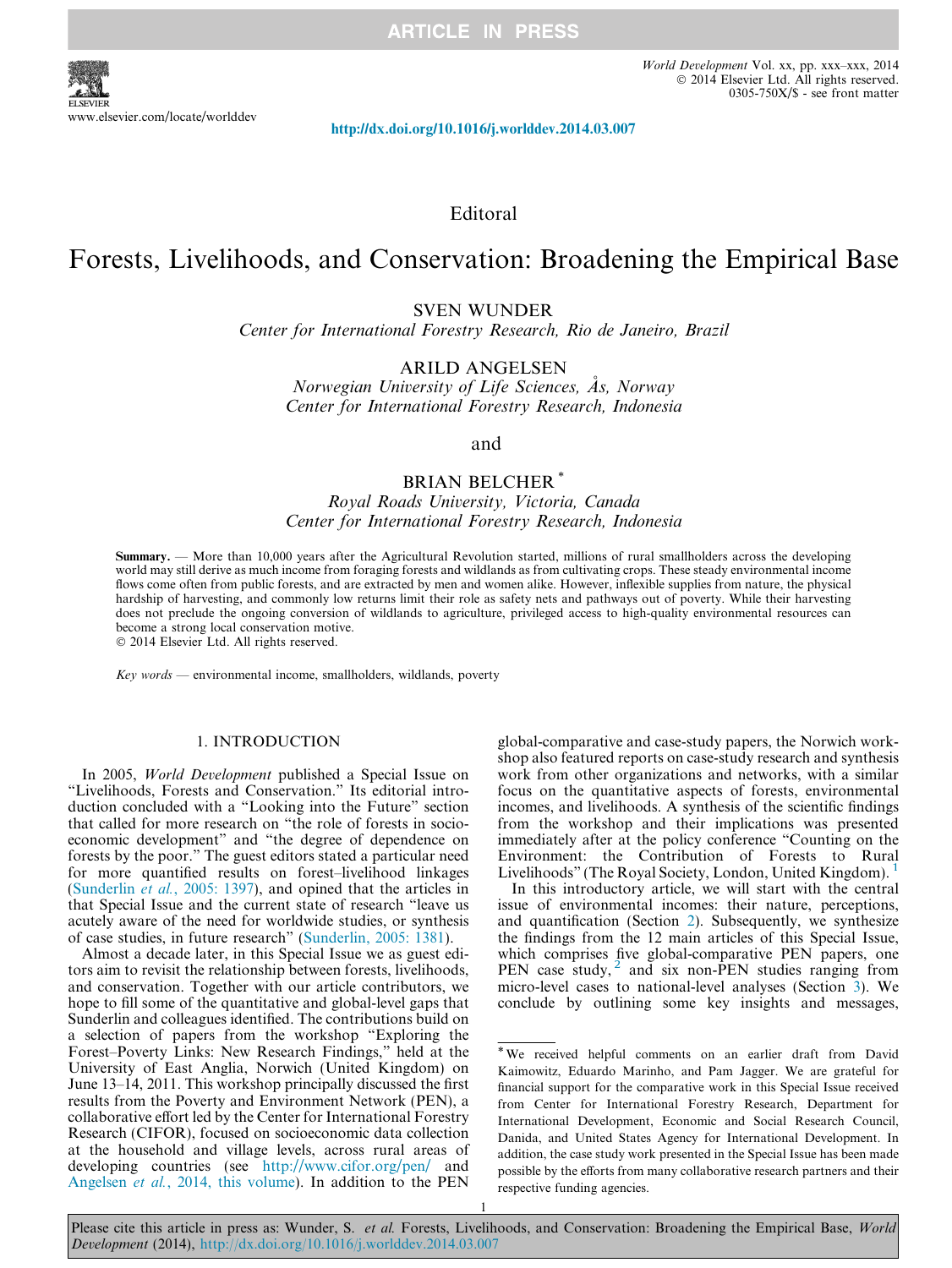compare to the pre-existing literature, and discuss implications for future work (Section 4).

#### 2. ENVIRONMENTAL INCOMES: THE PARADIGM SHIFT THAT NEVER HAPPENED

#### (a) Potential welfare functions of forests and wildlands

Traditionally, rural smallholders in developing countries have been viewed primarily as farmers, essentially cultivating crops and raising livestock for their livelihoods (e.g., [Zucker](#page-10-0)[man, 1977\)](#page-10-0). It thus amounted to almost a revolutionary discovery when researchers and development policy circles started to realize that off-farm incomes were becoming much more important and even outweighing farm income in many smallholder settings, such that rural households increasingly benefited from wage-employment in agriculture, mining, or service sectors and small business enterprises [\(Holden, Shife](#page-9-0)[raw, & Pender, 2004; Janvry & Sadoulet, 2001; Reardon, Tay](#page-9-0)[lor, Stamoulis, Lanjouw, & Balisacan, 2000\)](#page-9-0). Correspondingly, remittances from temporarily or permanently migrated family members can further reduce the economic reliance of smallholders on farming [\(Barrett, Reardon, & Webb, 2001](#page-8-0)). Smallholders were thus not just plain farmers, but economic agents pursuing diversified livelihood strategies [\(Ellis, 2000](#page-9-0)).

Simultaneously, evidence also mounted that rural households generate high "environmental incomes," i.e., cash- or subsistence-based contributions from non-cultivated lands such as natural forests, bush, mangroves, rivers, or other wildlands. Most forest income is environmentally sourced (i.e., a "subsidy from nature" with low management intensities), but plantation forestry is by definition excluded.<sup>3</sup> A methodologically thorough case study in Zimbabwe [\(Cavendish, 2000\)](#page-9-0) using quarterly surveys for household income accounting revealed high household dependence on environmental sources, and thus inspired other studies, including the PEN project which replicates this type of household income accounting across the developing world ([Cavendish, 2003](#page-9-0)). Extensive references to the growing forest and environmental income literature are provided by Angelsen et al. [\(2014, this volume\).](#page-8-0) In other words, the evidence so far, plagued though it is by methodological problems and inconsistencies in the underlying case studies ([Vedeld, Angelsen, Sjaastad, & Berg, 2004: 62-4](#page-10-0)), has pointed to a significant "subsidy from nature" ([Anderson,](#page-8-0) [May, & Balick, 1991\)](#page-8-0) into rural economies.

A major part of this literature pointed to the possibility that forests and wildlands are particularly important as resources to rural dwellers for avoiding falling into (deeper) poverty, not only as safety nets in response to (unforeseen) shocks such as bad harvests, family illness, etc. (e.g., [McSweeney, 2004;](#page-9-0) [Pattanayak & Sills, 2001\)](#page-9-0), but also as seasonal gap-fillers during (foreseeable) income slack periods, such as between agricultural harvests (e.g., [de Beer & McDermott, 1996;](#page-9-0) [Angelsen & Wunder, 2003\)](#page-9-0).

A third possible role identified for environmental resources was to provide a stepping stone out of poverty (Angelsen  $\&$ [Wunder, 2003\)](#page-8-0). While there are examples of forest products providing the basis for asset accumulation, the consensus seems to be that this is rarely the case (e.g., Belcher, Ruiz-Pér[ez, & Achdiawan, 2005; Neumann & Hirsch, 2000](#page-9-0)). Many of the characteristics that make environmental resources attractive to the poor also limit their potential to accumulate assets and lift people out of poverty.

Finally, extraction of environmental resource can degrade the resource base, biodiversity, and environmental services.

First, this can produce tradeoffs between current and future extractive incomes, and rural households' asset-building strategies can help understand poverty dynamics [\(Nielsen, Pouliot,](#page-9-0) [& Kim Bakkegaard, 2012\)](#page-9-0). Second, degradation can create negative externalities for society at large; even low extractive incomes could go hand in hand with disproportionate damage to threatened habitats and species (Arnold  $\&$  Ruiz-Pérez, [2001\)](#page-8-0). Conversely, degradation threats may justify external conditional compensations to smallholders for conserving rather than degrading environmental services, perhaps creating a new engine for forest-based livelihood contributions (e.g., [Dewees](#page-9-0)  $\tilde{et}$  al., 2010).

Consequently, if natural forest and other environmental resources from wildlands are so important to households in their everyday livelihoods, and even more essential in periods of income shortfalls, has the gradual uncovering of this "hidden harvest" ([Scoones, Melnyk, & Pretty, 1992\)](#page-10-0) also attracted the attention of development practitioners? Has it changed their perceptions and strategies, comparable to the paradigm shift we have seen in the wake of the off-farm income discovery?

So far, this "discovery of the wild" has not really occurred. Environmental income remains widely overlooked by policymakers in their poverty reduction strategies [\(Oksanen](#page-9-0) [& Mersmann, 2003](#page-9-0)). National accounting systems in many countries lump forestry under agriculture in their national income calculations ([FAO, 2008](#page-9-0)), while other—perhaps most environmental income may not be counted at all. In most population-representative household surveys, such as Living Standards Measurement Surveys (LSMS), information on forestry and environmental income is often very limited, at best including only questions on fuel, fodder, or building materials. Giving limited attention to, or ignoring environmental income in such surveys may lead to the underestimation of total household incomes, by understating the value of the environ-ment to rural households [\(PROFOR, 2008; Vedeld](#page-10-0) et al., [2004\)](#page-10-0), thus also skewing our understanding of the generation and distribution of wealth within the rural economy ([Fisher,](#page-9-0) [2004\)](#page-9-0).

#### (b) Why the paradigm shift never happened

If environmental income is that important, why has it so far not led to a paradigm shift in the minds of development practitioners? Below we list six tangible reasons and common perceptions that can explain why the mainstreaming of environmental incomes has been so slow a process:

#### (i) Environmental extraction as a production mode is a backward relict

The Agricultural Revolution, a process believed to have started somewhere between 10,000 and 8,000 years BC in the Neolithic Age, has continuously led to a replacement of land-extensive foraging with the intensive domestication of plants and animals, markedly increasing the food security and carrying capacity of mankind [\(Barker, 2006;](#page-8-0) [Braidwood, 1960](#page-8-0)). In some places, historically and even today, large-scale commercial forest extractive operations (e.g., of rubber, Brazil nuts, or timber) have been developed under patronage systems of debt peonage, which generally are to be seen as socially undesirable modes of production ([Browder, 1992](#page-9-0)). Hence, many policy and decision makers may equate transformations from natural extraction to specialized cropping and husbandry systems with a change from frontier resource grabbing and backwardness to progress and lasting modernity.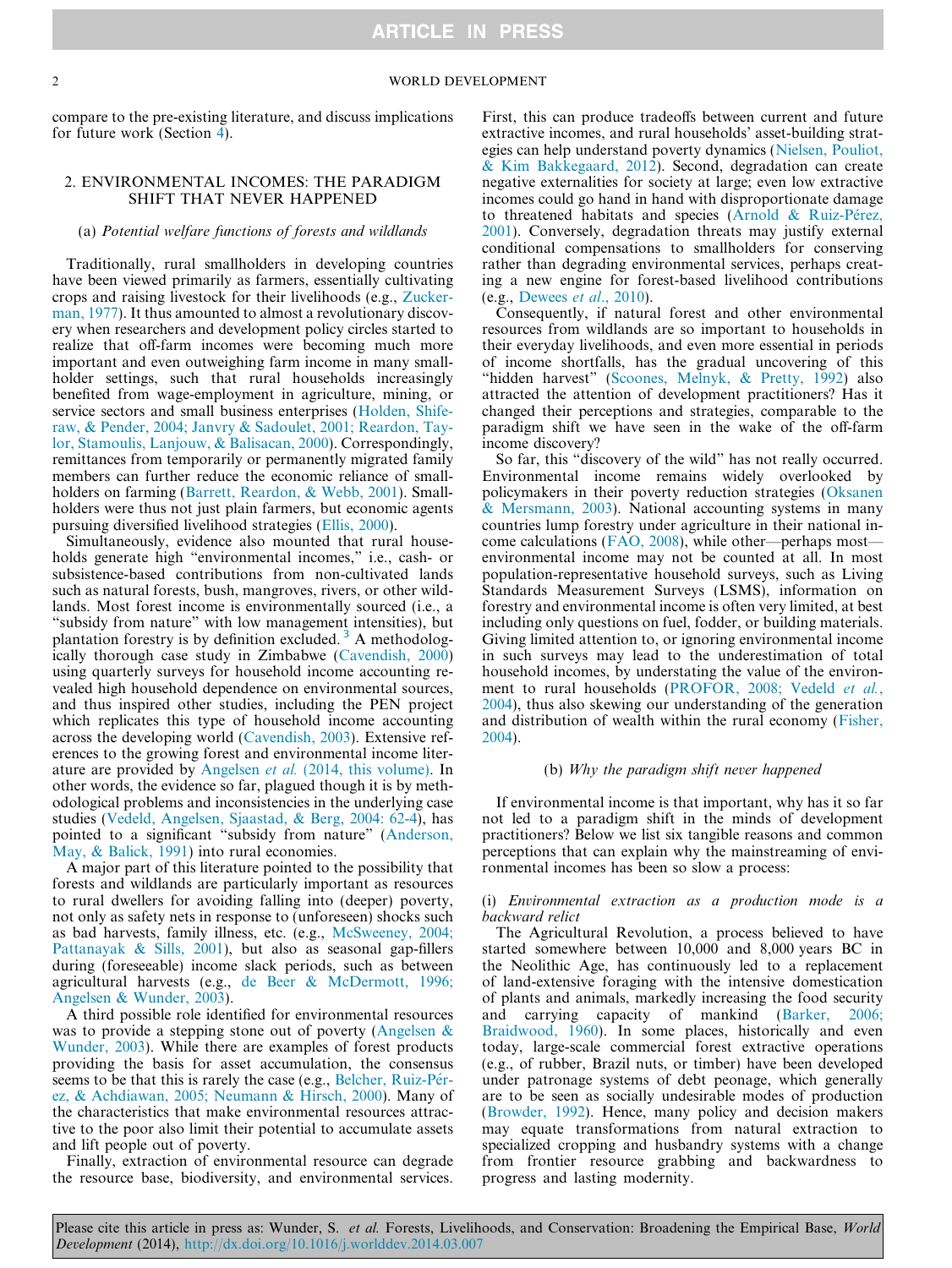#### (ii) Environmental extraction offers little scope for technological progress

Human production processes can incrementally be made more effective, aided by improved technology. The Green Revolution in agriculture is a prime example. For natureextractive processes, the technological entry points are almost by definition severely limited. Damaging impacts from human extraction can be minimized so that over time natural regeneration of the resource is enhanced, as in the case of reduced impact logging ([Putz, Sist, Fredericksen, & Dykstra, 2008\)](#page-10-0). Soft management techniques can raise the productivity in near-natural extractive systems, at the extreme reaching the limits to agricultural systems.<sup>4</sup> Nevertheless, agriculture's technological potential for change doubtless dwarfs that of natural extractive systems. This is also why natural forests and wildlands often remain especially abundant in inaccessible areas with rugged topography and/or soil limitations, where agricultural conversion has not been worthwhile ([Joppa &](#page-9-0) [Pfaff, 2009; Wunder, 2001](#page-9-0)).

#### (iii) Forest-rich areas offer little leverage for development policy interventions

In continuation of the previous point, areas rich in natural forest areas typically exhibit a high poverty incidence, but due to low population numbers poverty densities typically remain low ([Sunderlin](#page-10-0) et al., 2008). This is an unfortunate precondition for the implementation of propoor policies (e.g., social sector or infrastructural investments), which tend to become overly expensive on a percapita basis, compared to implementation in established agricultural or in urban areas. Simultaneously, poor governance preconditions often prevail particularly in forest-rich areas at the agricultural frontier, because state institutions may have only a recently established, weak presence. Land and resource tenure is often insecure and overlapping, promoting conflict and impeding investments. Policy leverage in this setting is also bound to be challenging: it would have to focus on leveling the playing field, promoting decentralization and fairness in resource access rights ([Agrawal,](#page-8-0) [Chhatre, & Hardin, 2008\)](#page-8-0). However, complex natural resource management interventions are often not the top priority of national planners, who usually prefer policies that can be linked to more predictable, simple, and scalable models of production growth, including in agriculture and plantation forestry [\(Scott, 1998\)](#page-10-0).

#### (iv) Extractive benefits are spread over many subsistence products of mostly low unit value

As many detailed ethno-botanical field studies using "doorstep accounting" of cash and subsistence household consumption have shown, for forest-dwelling indigenous people [\(Godoy](#page-9-0) et al., 2002) and beyond to smallholders ([Godoy & Bawa, 1993](#page-9-0)), items harvested in extractive systems often far outnumber the crop and livestock varieties produced by smallholders. In addition, many extractive products are harvested irregularly throughout the year, whereas crop harvests typically occur concentrated in time, so values are easier to recall. Individually, extractive products are often of low value, and harvested predominantly by female household members and for subsistence uses. Being consumed directly makes estimating their value challenging.<sup>5</sup> Hence, without any more detailed  $ex$  ante knowledge about which extractive products are economically most valuable, accounting for their total value can be so cumbersome that it is preferred to ignore them in national income surveys.

#### (v) Few champions can be mobilized for investments in sustainable extraction models

Keeping in mind the previous points, it is not surprising that most forest and extractive products, timber apart, have been assessed to have rather low business development potential ([Neumann & Hirsch, 2000](#page-9-0)). Whereas cropping and livestock operations attract large private sector investments, and their prospects for profits generate calls for accommodating government policies, extraction models tend to have lower margins, and are thus supported primarily by civil society, seeing in them an option for benign natural uses to the joint benefit of local people and conservation. An exception to this pattern is certain scarce, high-rent extractive products, such as commercially rich timbers, and a few high-value non-timber forest products (NTFP). However, their rent-seeking potential combined with weak forest governance (see above) often induces conflict and resource-grabbing by elites that also undermine benefits to local people [\(Dove, 1993](#page-9-0)). Hence, natural extraction as a commercial strategy tends to be only a transitional phase (Belcher, Michon, Angelsen, Pérez, & Asbjornsen, [2005](#page-9-0)): either these products will be replaced by synthetic substitutes, or demand for them becomes so high that extractive supplies no longer suffice, so they are taken out of their natural systems for intensive agricultural cultivation—as has happened with key past rainforest products such as cocoa or rubber ([Homma, 1996\)](#page-9-0). Correspondingly, natural extractive products are often also subject to marked boom-and-bust cycles [\(Barham & Coomes, 1994\)](#page-8-0), which may translate into derived cycles of deforestation followed by frustrated regional development patterns (Celentano, Sills, Sales, & Veríssimo, [2012](#page-9-0)).

#### (vi) High environmental value studies represent advocacy-driven showcases

Given the previous five perceptions, some skepticism can also be justified as to whether past economic valuation studies obtaining high extractive values on a per-household or per-hectare basis portray a realistic picture. As shown for the field of impact evaluation, the record of using hard data and vigorous methods to evaluate performance is bleak for conservation in general [\(Ferraro & Pattanayak, 2006](#page-9-0)) and biodiversity interventions in particular ([Miteva, Pattanayak,](#page-9-0) [& Ferraro, 2012](#page-9-0)). Similarly, some of the early rainforest valuation studies greatly exaggerated extractive economic potential, such as the oft-cited case study near Iquitos (Peru) published in Nature [\(Peters, Gentry, & Mendelsohn, 1989](#page-10-0)) that found potential annual per-hectare NTFP extraction values of US\$ 700, or a net present value of US\$ 6,330. Errors committed here included the underestimation of destructive harvesting techniques, post-harvest losses, marketing costs, and price fluctuations, and corresponding over-estimations of demand and of species productivity in site inventories.<sup>6</sup> More generally, the peri-urban nature of this site also raised questions of selection bias and to what extent extrapolations could be made. Note that several of these critical factors overlap with the methodological problems that [Vedeld](#page-10-0) et al. [\(2004\)](#page-10-0) identified in their review of environmental income studies. One might thus a priori suspect that high estimates of environmental incomes reflect assumptions with a good share of wishful thinking on behalf of the forest conservation lobby—even in those cases when sound methods have been used.

Jointly, these six stylized characteristics and perceptions can explain why extraction from natural forests and other wildlands continues to be widely seen as a productive activity that offers little prospect for poverty alleviation; at best, it may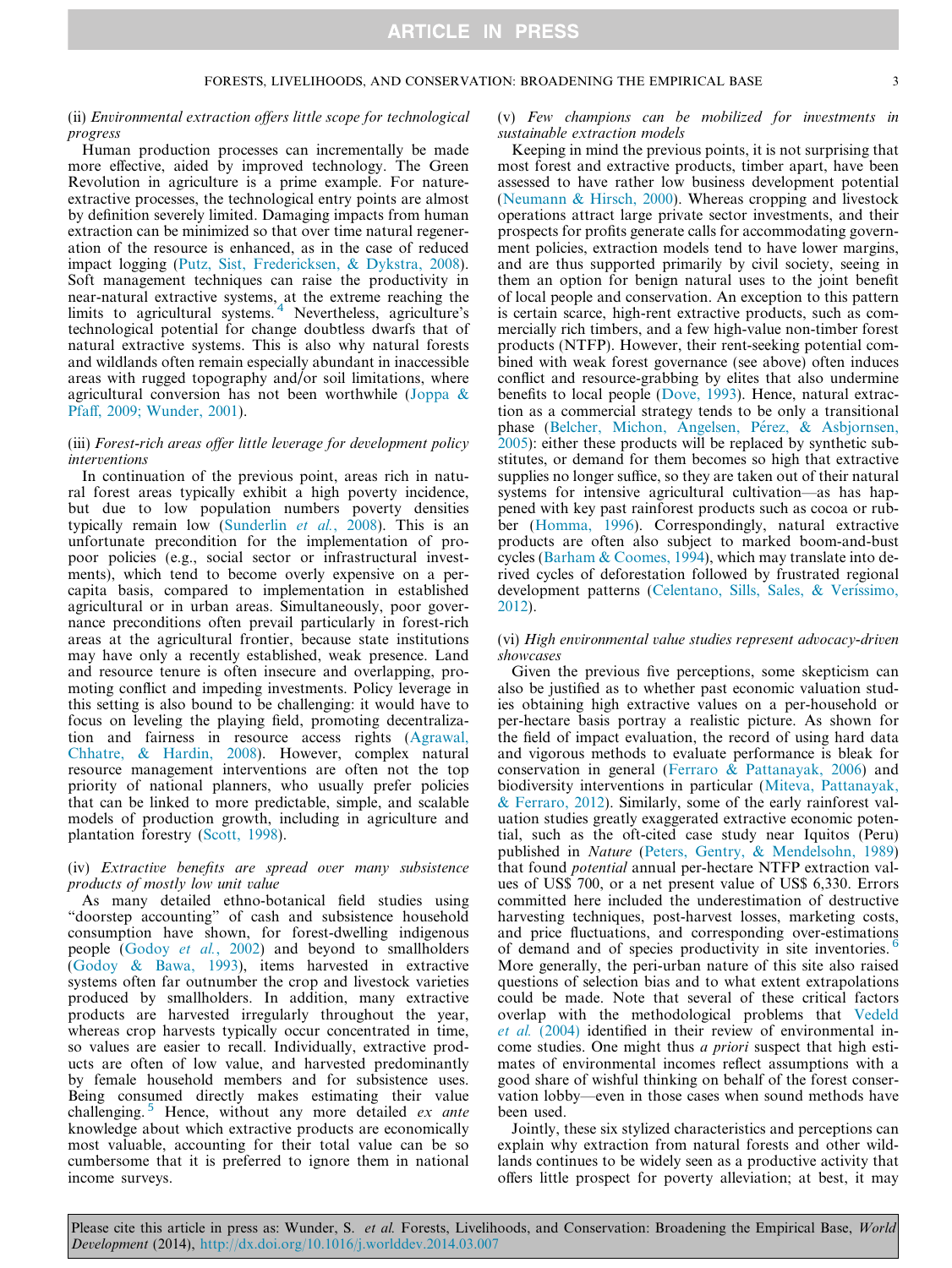impede people from falling into deeper poverty. However, perceptions often do not make for the whole story, and some of them are challenged by our results below. Although not overly abundant, real-world examples can be found where forest products helped substantially in lifting people out of poverty. Conversely, in other cases anti-poor forest policies, related to, for example, resource access and product marketing impeded outcomes that could have alleviated poverty ([Kaimowitz, 2003; Scherr, White, & Kaimowitz, 2004;](#page-9-0) [Sunderlin](#page-9-0) et al., 2005).

#### 3. KEY RESULTS FROM THIS SPECIAL ISSUE

In presenting key results, we start with the global-comparative studies (Section  $3(a)$ ), then turn to case studies that are livelihood-, income- and poverty-focused (Section 3(b)), and close with cases oriented toward conservation and the longrun sustainability of extractive incomes (Section  $3(c)$ ).

#### (a) Global-comparative studies

The first article ([Angelsen](#page-8-0) et al., 2014) presents the PEN project as arguably the largest quantitative, global-comparative research project on forests and rural livelihoods to date, using standardized definitions and methods. Socioeconomic household (demographics, assets, incomes, and social capital) and village-level data (markets, institutions, natural assets, etc.) provide covariates and context. Surveys of more than 8,000 households in 333 villages, 58 sites, and 24 developing countries covered a 12-month period, using quarterly household surveys with 1–3 month income recall periods. While PEN sites were not selected randomly, we argue below that PEN is representative of smallholder-dominated tropical and sub-tropical rural landscapes with moderate-to-good access to forest resources, and all but the highest population densities (Section 4).

Overall, natural forests provide 21.1% of total household income (another 1% coming from forest plantations); 6.4% is derived from non-forest environments (fallows, bush, grasslands, etc.), making the combined environmental income 27.5%. More than a quarter of household income in the sample thus comes from natural extractive sources—close to the income share of agricultural crops for the households in the PEN sample (28.7%). This reconfirms the previous high forest income shares found in the meta-study of [Vedeld](#page-10-0) et al.  $(2004)$ , although there are also some non-trivial differences in results. <sup>7</sup>

In the PEN data, environmental income shares are higher for low-income households, but differences across income quintiles are less pronounced than previously observed in case studies. The poor rely more heavily on subsistence-oriented forest products such as wood fuels and wild foods, and on products extracted from natural areas other than forests. In absolute terms, environmental income is approximately five times higher in the highest income quintile, compared to the two lowest quintiles. Hence, any pressures on the sustainability of forest extraction are also disproportionally higher from better-off rural households. In explaining variations in forest incomes across the sample, the authors find agricultural and forest activities to be complementary at the household-level, but at the site-level alternative livelihood strategies appear, highlighting landscape-level trade-offs between forest conservation and agricultural development.

In the second article, Wunder, Börner, Shively, and Wyman [\(2014\)](#page-10-0) use the global PEN data to look at safety-net and seasonal gap-filling functions of forests and wildlands. The authors test a series of hypotheses from the case study literature that generally claims an important role for forests and wildlands in alleviating income shortfalls, especially for the poorest population segments, and in particular when shortfalls are severe and shocks are covariate, i.e., affecting everybody in a village. Indeed, more forest extraction is a more likely response to covariate shocks, and somewhat higher for the income- and asset-poorest households. Especially in villages already specialized on a broad range of extractive activities, and more so in those producing timber, extractive shock responses are more likely. But this pertains to a minority of cases: on average, only 7.8% of households suffering a shock report forest extraction as their primary response (5.2% as their secondary, and 4.4% as tertiary response). Adding nonforest environmental sources only raises the primary share to 8.0%, indicating less importance here for non-forest wildlands. This finding will surprise, vis-à-vis the common wisdom of the forest safety-net literature. As a caveat, the universe of shocks in the PEN cross section did not happen to include any extreme shocks (wars, famines, and major natural disasters) that at least some of that literature had featured.

For seasonal gap-filling, the authors find that quarterly flows of forest incomes more often than not are positively correlated to both crop incomes and total non-forest incomes, thus effectively impeding them from income smoothing—a function that is more often played by wage income. In two other PEN papers of this Special Issue, multivariate regression models indicated that shock occurrence also does not raise households' propensity to clear more forest ([Babigumira,](#page-8-0) [Angelsen, Buis, Bauch, Sunderland, & Wunder, 2014](#page-8-0)), nor their forest incomes generally, except in response to crop failures ([Angelsen](#page-8-0) et al., 2014). In other words, rural households may raise their forest extraction marginally, as also amply observed in the case-study literature. Other responses, such as social networks, wage labor, sale of assets, or simply reducing consumption may nevertheless prove more important and these were not looked into by many forest case studies.

The third PEN global-comparative article by [Jagger,](#page-9-0) [Luckert, Duchelle, Lund, and Sunderlin \(2014\)](#page-9-0) scrutinizes the relationship between forest tenure conditions and forest income. The authors pose a series of questions as to what different formal forest ownership categories (state, private, and communal), enforcement rules (the degree to which sanctions are applied), and congruence (degree of overlap between formal owners and actual users) mean for forest incomes. Across the PEN sample, the authors find that households clearly extract more income from state than from private and communal forests, in per-household as well as in per-hectare terms. In the multivariate regression analysis, controlling for other variables such as forest type and condition, forest size and population density, and strict rule enforcement comes with higher smallholder forest incomes from private forests, but correspondingly lower income from communal and state forests.

Finally, for congruence the regression results are less clear, but partially overlapping user rights in community forests and zero congruence in state forests are both positively associated with forest income; ill-enforced rules to collective forest property, and lack of clear congruence between owners and users, may actually give smallholders more flexible access to forests, thus generating higher incomes.

[Sunderland](#page-10-0) et al. (2014) employ the global PEN data to assess the gendered aspects of forest access, use, and management. They investigate whether common assumptions and case-specific findings about differential patterns of forest use by men and women are true more generally. They find some reconfirmation, and some surprising results. Some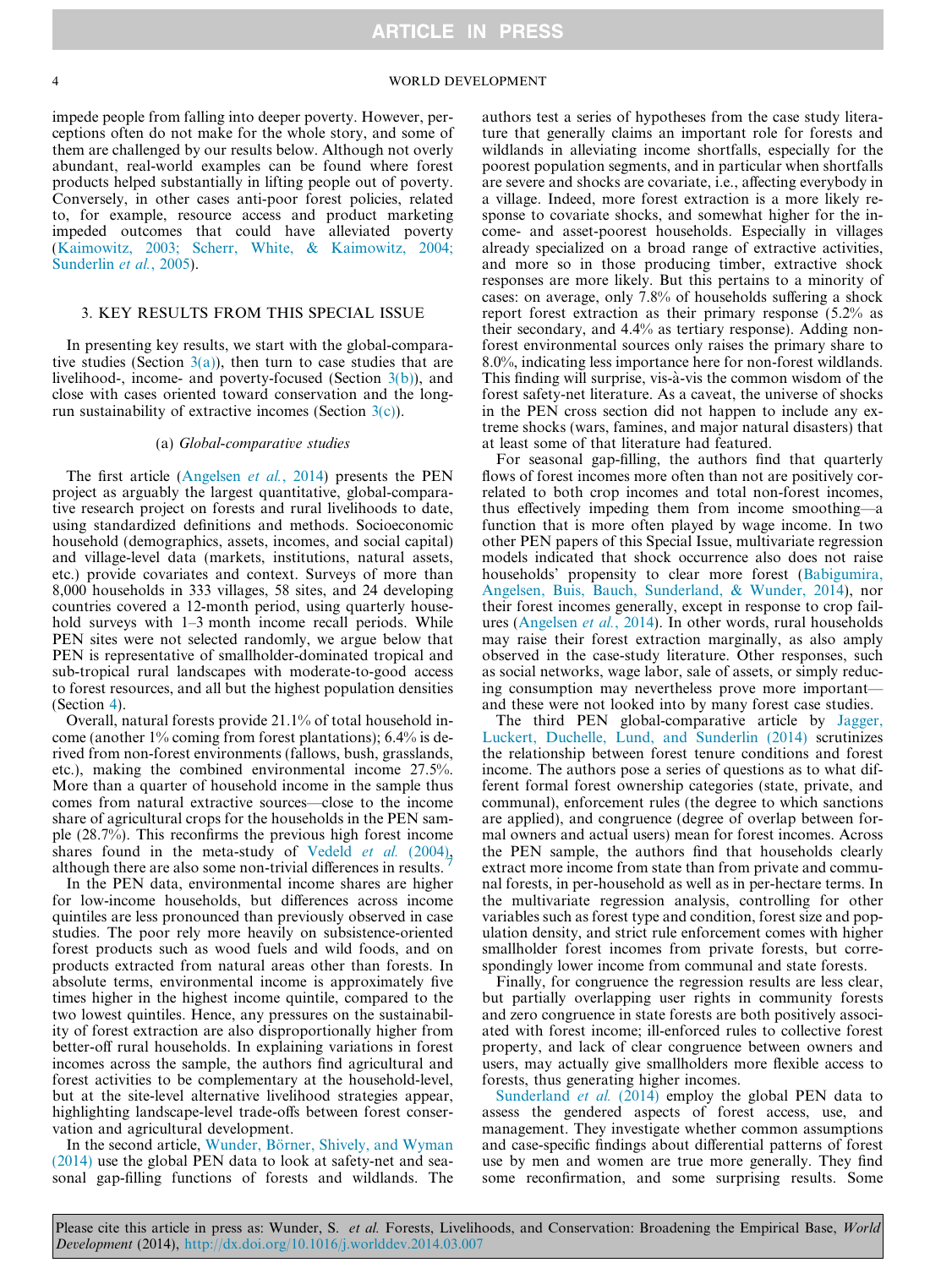#### FORESTS, LIVELIHOODS, AND CONSERVATION: BROADENING THE EMPIRICAL BASE

product-specific gender-differentiated roles are found, but perhaps not as pronounced as expected. And, contrary to common assumptions, men contribute just as much to households' forest income as do women. Regional variations are marked, with some stereotypes borne out, such as more participation by males in the better-developed markets in the Latin American cases, and women dominating the subsistence-oriented forest product sectors in Africa. Likewise, men are more involved in hunting, wood harvesting, and minerals than women. But, again contradicting common expectations, men also dominate firewood collection in Latin America, make large contributions to firewood collection in Africa, and generally contribute a much broader range of forest activities than typically assumed.

The study also looked at gender-differentiated use of resources managed under different tenure regimes, supplement-ing the above findings of [Jagger](#page-9-0) *et al.* (2014). They reconfirm the expectation that many forest products are harvested from state lands (in some cases, *de facto* open access), and that women collect more forest products from common property resources in Latin America and Asia, but not in Africa. Men were found to have higher participation in forest user groups, and tend to dominate forest management organizations, which leads the authors to wonder about the effectiveness of external interventions to support and encourage women's participation in such organizations. The authors thus portray a picture of a geographically and product-wise highly diversified gendered pattern of forest income generation, where men and women overall share fairly equitably in the forest-extractive action.

The last analysis of PEN data by [Babigumira](#page-8-0) et al. (2014) aims to identify links between site context and rural household characteristics and their forest clearing decisions. They use a Sustainable Livelihoods Framework to look specifically at the question of whether asset poverty drives deforestation. The authors find that the poorest households are not the most active, and instead that households with medium to high asset holdings were more likely to clear forest (notably, many of the relatively wealthy households in the study are still near or below national poverty lines). The authors suggest that forest clearing is not based only on needs—it requires some minimum level of assets to engage in forest clearing. Increased market orientation and better access are also likely to stimulate forest clearance if forests are accessible and farmers have the means.

This finding concurs with much of the recent literature on markets and deforestation, and it provides a caution: policy interventions intended to address poverty through improved market access and integration may undermine, rather than support forest conservation objectives. Instead of providing competing alternative economic activities, an increase in assets and income of rural households could provide the means to increase forest clearing, once again challenging simplistic hopes for win-win solutions.

### (b) Poverty alleviation focus

In many of the PEN cases, woodfuel made up a substantial proportion of forest income, primarily as a subsistence resource, but with some commercial trade. [Schure, Levang,](#page-10-0) [and Wiersum \(2014\)](#page-10-0) focus specifically on the contribution of commercial production and trade of woodfuel (both firewood and charcoal) in the Democratic Republic of Congo (DRC). Substantial urban demand drives a market that employs a large number of mostly poor people (over 300,000 people for the supply of Kinshasa alone), with substantial revenues that contribute up to 75% of the total income of charcoal

producers supplying the Kinshasa market. In this case, two thirds of the total woodfuel production is from land clearing for agriculture, with the remaining third from standing forests: mostly degraded gallery forests around Kinshasa and primary forests around Kisangani. The research included analysis of how producers used income for woodfuel trade, finding large proportions of income are used to pay for basic needs—reflected in the local concept of charcoal production as a "rapid intervention"—but the relatively large sums also allow for some savings and investment in agriculture, livestock, and petty trade. The authors note the importance of this as a contribution to poverty reduction. The study highlights that woodfuel production can provide important and flexible benefits to producer households supplying urban markets, but with risks to forest conservation. The size, value, potential, and risks of the trade warrant attention in forestry and energy policy.

[Lopez-Feldman \(2014\)](#page-9-0) adds to the limited body of nationallevel studies on environmental incomes and poverty. <sup>8</sup> Using the Mexican National Rural Household Survey, with a nationally representative sample, he first analyzes the determinants of household participation in resource extraction, and secondly the environmental dependence of participants. Except for the poorest household (incomes up to 25% of the national poverty line), higher incomes are accompanied by a lower likelihood to participate in resource-extractive activities. Likewise, environmental dependence diminishes clearly with higher household incomes, and also with village distance to markets. Shocks also raise the likelihood of households' participation in extraction by 13–16% points, but they do not significantly affect environmental dependence. Environmental incomes have an equalizing impact on income distribution, compared specifically to production activities and remittances, but less so than wages and public transfers. All these findings fit well with the idea of extraction constituting predominantly low-remunerative operations (see inferiority perceptions in Section 2). While methodologically environmental dependence in this national survey (average: 6.2%) may well be underestimated compared to PEN, the results dovetail with PEN findings regarding both general livelihoods [\(Angelsen](#page-8-0) et al., 2014) and shocks [\(Wunder](#page-10-0) et al., 2014).

Tree plantations have expanded rapidly at the global scale, in particular in countries at later stages in the forest transition, and driven by scarcity of forest products (and thereby better prices for tree-based products) or deliberate government policies and donor support. [Sikor and Baggio \(2014\)](#page-10-0) examine the possibilities for smallholders to engage in plantations as a means for poverty alleviation. The authors present an empirical study of household tree growing in rural Vietnam, with a focus on differences in the capacities of households to gain land endowments and translate endowments into tree entitlements. Employing Heckman regression models and qualitative institutional analyses, the article finds that better-off households are more likely to possess forestland, grow trees, and invest in plantations than poor ones. Better-off households are also engaging more in tree plantations due to institutional mechanisms differentiating household access to land and finance. While the poorest segments may be restricted in their ability to get involved (e.g., low asset levels, including land), the authors argue that tree plantations are not inherently anti-poor. Instead, they call for attention to the institutional mechanisms that differentiate the endowments and entitlements accruing to different social actors. To make the poor benefit more from tree plantations, governments also need to ease the constraints they face, e.g., through expansion of micro credit services.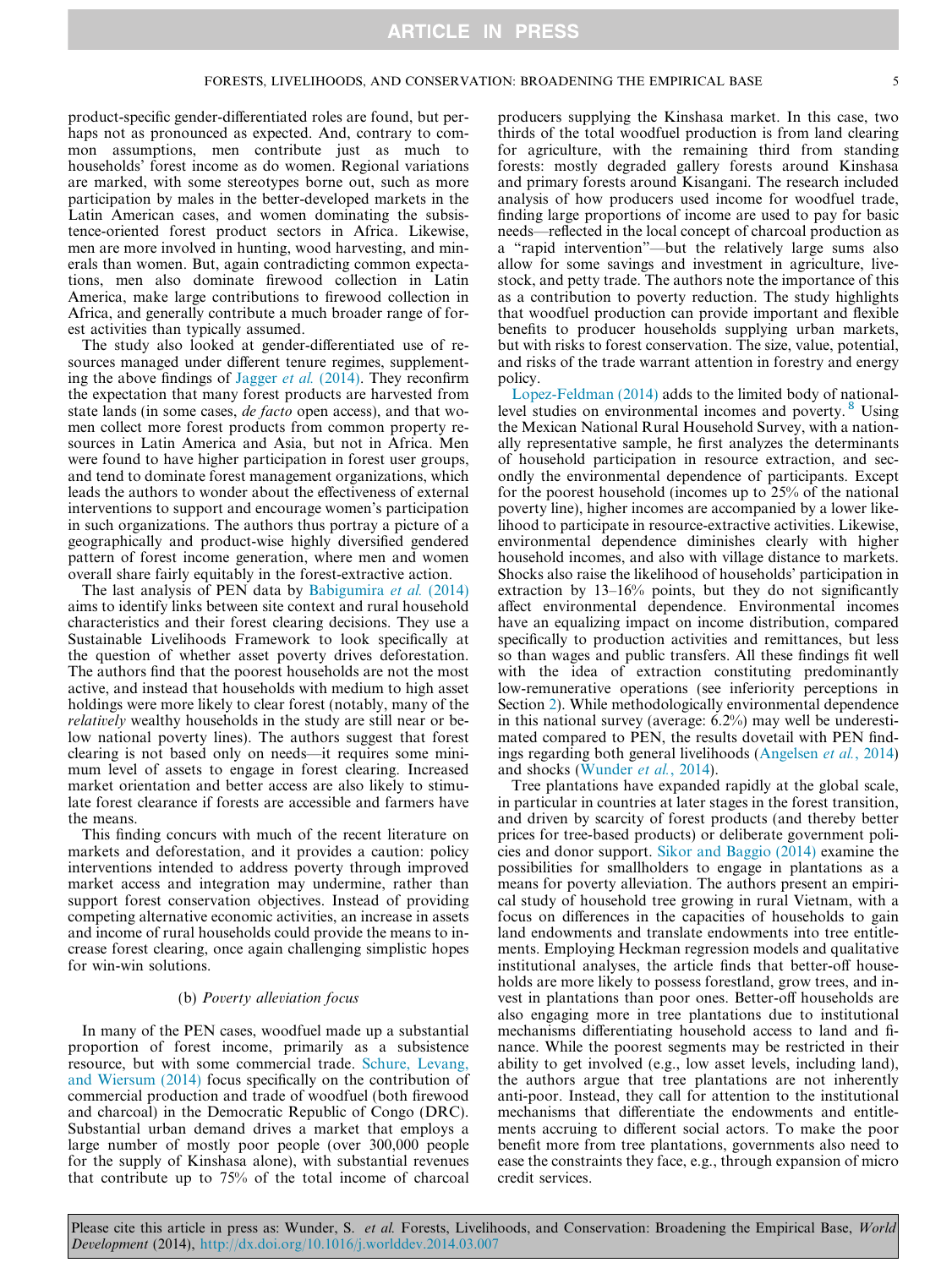#### (c) Conservation and sustainability focus

Most studies of forest income ignore the resource base, and few resource assessments concern themselves with the low-value resources that are commonly used by the poor. [Meilby](#page-9-0) et al. [\(2014\)](#page-9-0) address this gap with a study in community-managed forests in three sites in Nepal, investigating whether forest income is sustainable. They used biophysical data from permanent sample plots in conjunction with PEN household income data to assess forest income, extraction rates, and regrowth, and the impact of harvesting on the resource base, with a focus on woody species used for firewood and timber. Forest income contributes on average 7% to total income in the study area (range: 3–11%). Overall harvest levels were sustainable and indeed well below the annual increment in two sites (lowland and high mountain sites), while substantially exceeding the annual increment in the middle hills site. Large diameter classes and the most valuable wood species tended to be overharvested in all sites, while other species, especially NTFP species, were not. In some sites it would be possible to sustainably increase harvest levels, and forest income, substantially (up to tenfold!). The study is valuable in offering a practical approach for resource assessment, and it underlines the importance of providing basic resource management information (i.e., growth tables for locally important species). The authors were also able to compare annual extraction figures derived from the household survey to actual measurements in the harvesting areas, finding a light tendency for household under-reporting (up to 18% lower).

How does the protection status of forestland and—resources impact household incomes? [Clements, Suon, An, Wil](#page-9-0)[kie, and Milner-Gulland \(2014\)](#page-9-0) look at the impacts of two protected areas on household welfare in Cambodia. They measure welfare through both physical harvest levels and a multivariate index. Compared to households in buffer zones, those inside protected areas were worse off, because they had worse access to markets and social services. However, compared to a matched sample of households in similarly remote sites, the picture reverses: those inside are better off than those outside the parks, because of better and more secure access to land (especially for cultivating rice) and forest resources (especially resin tappers). While households outside of protected areas often have to defend their territories against land and resource grabbing by migrants or external extractors, insiders to national parkers enjoy a resource protection effect; continuous remoteness (e.g., no road building) may be compensated by privileged resource access. Perhaps the authors' most important contribution in relation to the emerging quantitative literature in this field (e.g., [Andam, Ferraro, Sims, Healy, &](#page-8-0) [Holland, 2010; Naughton-Treves, Alix-Garcia, & Chapman,](#page-8-0) [2011\)](#page-8-0) is to reemphasize the importance to control for systematic location differences when we assess whether protected areas come to alleviate or enhance poverty.

Staying with quantitative assessments of the impact of conservation interventions, [Bauch, Sills, and Pattanayak \(2014\)](#page-9-0) look at another traditional tool: the integrated conservation and development projects (ICDP). They analyze the welfare and land-use effect of the ProManejo project with community-based enterprises in the Tapajós National Forest in the Brazilian Amazon. They compare data from two household panel surveys, in 1997 (pre-ICDP) and 2006 (post-ICDP). Like [Clements](#page-9-0) et al. (2014), they also use matching techniques to control for the potentially confounding effects (selection biases) in ICDP participation at the village and household levels. They find that the project had very few discernible impacts on assets and livelihood portfolios. Communities with project activities tended to have significantly less cattle, and also less increases in wealth than communities without. The authors could find no significant project impacts on forest conservation at community level.

Their analysis thus notably adds a solid panel data study to a tiny pool of previous quantitative analyses of ICDPs (e.g., [Brooks, Franzen, Holmes, Grote, & Mulder, 2006; Leisher,](#page-9-0) [Sanjayan, Blockhus, Larsen, & Kontoleon, 2013](#page-9-0)), despite the probably hundreds of such projects that have been carried out, and continue to do so under new labels. Nevertheless, their results also reinforce the view that the evidence for ICDP impacts is disappointing, on both the conservation and development sides of the equation ([Wells & McShane, 2004](#page-10-0)).

Finally, the impact of conservation interventions is contextual. The PEN study by Duchelle, Zambrano, Wunder, Börner [& Kainer \(2014\)](#page-9-0) compares two regions on each side of the Bolivia-Brazil border in Southwestern Amazonia, with similar biophysical conditions but different development levels. They sampled households inside and outside two major protected areas in Pando (Bolivia) and Acre (Brazil). Variations in forest incomes and livelihoods strategies prove to be fairly well explained jointly by the inter-country development differences and by residence inside vs. outside protected areas. Two research recommendations can be drawn from their article. First, the authors point to the usefulness of the forest transition framework to systematically analyze the relationship between development and forest cover at large spatial and temporal scales. The framework permits researchers to move beyond general "context matters" statements, locate sites along a forest transition curve, and test hypotheses related to their location on the curve. Second, comparative analyses of neighboring sites across national borders, with similar biophysical and possibly also ethnic and demographic characteristics, permit researchers to zoom in on the role played by socioeconomic conditions and national policies.

#### 4. NEW PERSPECTIVES AND FUTURE DIRECTIONS

In this Special Issue, we use case studies and global comparisons to add to the empirical-quantitative knowledge about forests, livelihoods, and conservation. What new insights from this Special Issue can we point to? In Section 3 we explained why no paradigm shift in favor of the hidden harvest of environmental resources has occurred in national income accounting and development economics. Hence, the large environmental incomes and benefits we almost consistently find in the quantitative assessments of this Special Issue may genuinely surprise some observers.

Hence, how do our findings fit with the traditional image of extractivism, as sketched in Section  $2(b)$ ? Our data cannot test all six features,  $9$  but we make a couple of observations. First, results certainly contradict the view that "high environmental value studies [would exclusively] represent advocacydriven showcases "(vi). Unrepresentative showcases may feature in the literature, but we show that high environmental incomes are found across a much wider spectrum of cases (see also discussion on sample representativeness below) when using sound research methods. Second, the perception that "extractive benefits are spread over many subsistence products of mostly low unit value" (iv)—mainly for women's subsistence uses—also appears dubious: some higher-value products typically stand out, being harvested equally by men and women. This assessment is supported by our empir-ical results from the PEN project [\(Angelsen](#page-8-0) et al., 2014; [Duchelle](#page-8-0) et al., 2014), but also from other contributions to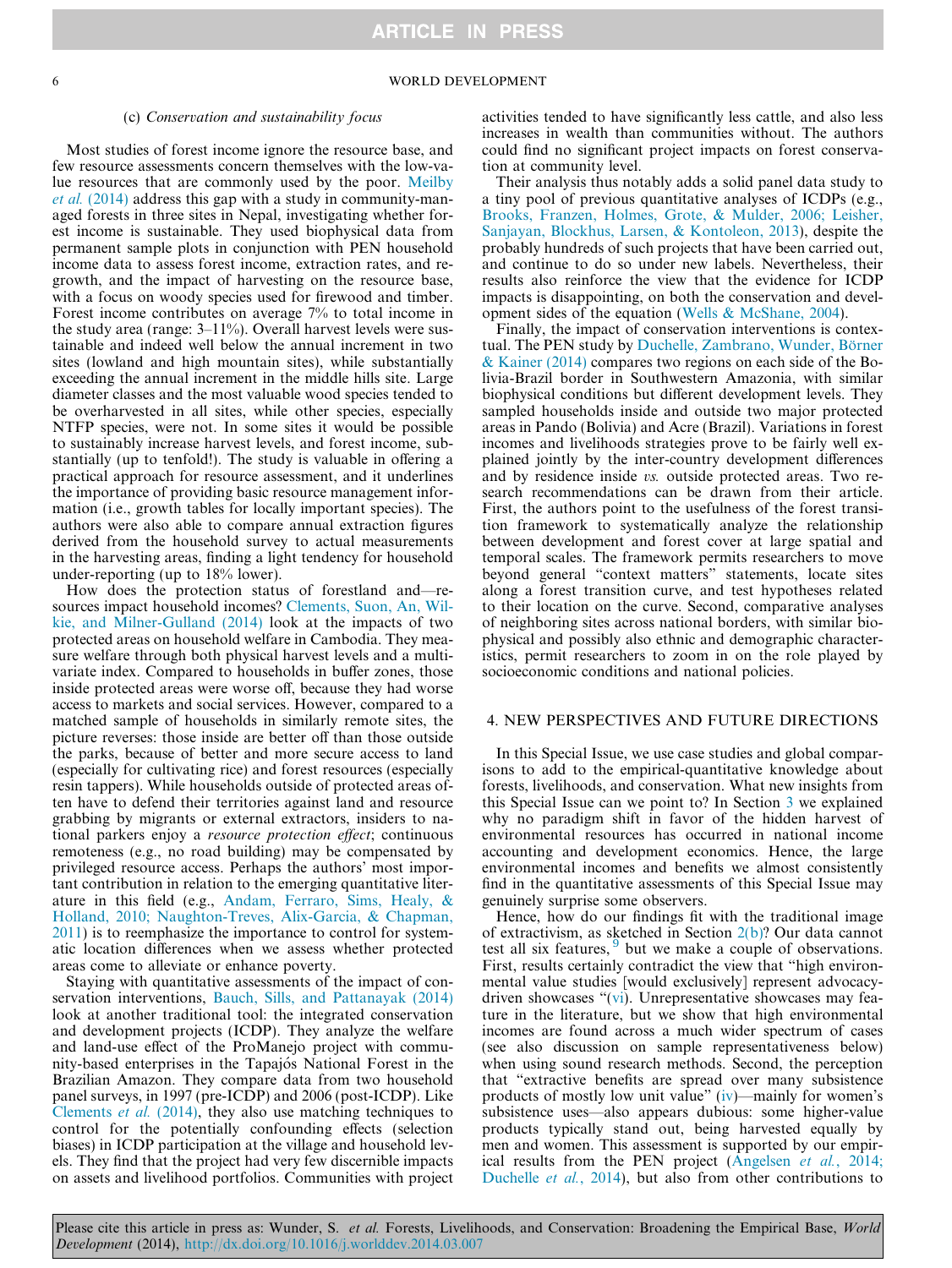#### FORESTS, LIVELIHOODS, AND CONSERVATION: BROADENING THE EMPIRICAL BASE 7

this Special Issue (Clements et al.[, 2014; Schure](#page-9-0) et al., 2014; [Sikor & Baggio, 2014\)](#page-9-0), although in national-level surveys these environmental contributions may remain under-reported ([Lopez-Feldman, 2014\)](#page-9-0).

Overviews of the forest–livelihoods literature [\(Kaimowitz,](#page-9-0) [2003](#page-9-0)), and the aforementioned meta-study ([Vedeld](#page-10-0) et al., [2004](#page-10-0)) complement this picture. Our quantitative-comparative contributions also tie into other ongoing efforts, such as by the International Forestry Resources and Institutions (IFRI) (see below), and the forest–poverty toolkit developed jointly by the World Conservation Union (IUCN), the UN Food and Agriculture Organization (FAO), the Program for Forest (PROFOR) at the World Bank and their partners ([PROFOR,](#page-10-0) [2008](#page-10-0)). So far unpublished, their pilot assessments in 24 countries, principally in Africa, also lend support to a picture portrayed in this Special Issue: rural smallholders derive high household incomes from forests and other environmental sources [\(Shepherd](#page-10-0) et al., 2011).<sup>10</sup>

Consequently, 10,000+ years of agriculturization seem to only have taken us just so far in substituting the human hunter-and-gatherer activities from forests and wildlands, which in developing countries thus remain essential sources of smallholder welfare. While poverty alleviation and economic development potentials from natural extraction may remain limited, for all the good reasons listed in Section 3, the value share of extracted products in the PEN sample was overall al-most as large as that of crops ([Angelsen](#page-8-0) et al., 2014). Market constraints and risk aversion may help us explain why.<sup>11</sup> As a main result emerging from this Special Issue, a large share of the economy of rural smallholders with access to forests and wildlands still builds on foraging.

A first non-trivial implication of this central finding is that households with access to a rich pool of natural resources can be materially much better off than what their often modest income from other sectors (agriculture, wages) alone would tell us. This is in addition to the non-material local welfare benefits forests also frequently provide.<sup>12</sup> The World Bank-supported Living Standards Measurement Studies (LSMS) find high diversification and increasing off-farm income with higher incomes, but generally do not distinguish forest or environmental household incomes.<sup>13</sup> Simply ignoring this large "hidden harvest" might arguably do little harm, from the progressive viewpoint of extractivism's limited leverage for economic growth. But it remains dangerous from the defensive stance that losing access to extractive resources through ill-conceived development interventions or regulatory reforms could spell disaster for local people. Correspondingly, detailed country-specific results from PEN and other case studies in this Special Issue could in principle be used to design upscaled country-specific survey components that can capture the lion's share of environmental incomes by making the right shortcuts, i.e., focus on the locally most important products.

Second, when rich extractive resources are located inside protected/sustainable-use areas that give local residents exclusive or preferential access, this can make an even more important welfare difference, making more than up for any local use restrictions that the protection status may put on their shoulders [\(Clements](#page-9-0) et al., 2014). In other words, the natural riches of these areas may not only be protected from, but also for local people. Obviously, rents from protected resources could over time also attract migrants and/or slow out-migration, and thus lead to increased population pressures in and around protected areas through "magnet effects" [\(Wittemyer, Elsen,](#page-10-0) [Bean, Burton, & Brashares, 2008\)](#page-10-0).

Third, economic extraction values will seldom spread evenly over the entire ethno-botanic spectrum of local uses: typically one or a few products make a larger, concentrated income difference. Correspondingly, to be in the know about these product values may be essential for focusing both poverty alleviation and conservation interventions. People's livelihoods are thus also seldom sustained proportionally by biodiversity in all its multiple facets, but typically more so by strategic components of it. Obviously, those components might also change their strategic status over time with different boom-and-bust cycles in extractive commodities. Notably, while in some cases (such as Brazil nuts in Eastern Bolivia and Western Brazil) non-timber forest products make aston-ishingly large livelihood contributions ([Duchelle](#page-9-0) *et al.*, 2014), more often did timber and wood products have a high income share. Especially woodfuel is an important provider of primarily subsistence incomes, and secondly cash. As foreshadowed a decade ago by case studies from another Special Issue ([Shive](#page-10-0)[ly, 2004](#page-10-0)) and a global stocktaking of the literature ([Arnold,](#page-8-0) Köhlin, Persson, & Shepherd, 2003), charcoal sales to expanding cities are a powerful livelihoods incentive in forested areas—making rural asset-poor producers better off [\(Ainem](#page-8-0)[babazi, Shively, & Angelsen, 2013; Khundi, Jagger, Sserunku](#page-8-0)[uma, & Shively, 2011\)](#page-8-0) and providing "stepping stones" for reinvestment of profits into other sectors ([Schure](#page-10-0) et al., [2014; Stoian, 2005\)](#page-10-0).

Are forest and environmental products especially valuable to the poorest and most vulnerable? It has been asserted in the literature that "the asset-less poor" living in less-favored areas (i.e., marginal production zones for agriculture) are often particularly dependent on the natural environments that surround them [\(Banerjee & Duflo, 2007](#page-8-0)). Resource quality and access to key markets would become key triggers for leveraging the use of common-property and open-access re-sources—but often at the cost of over-exploitation ([Barbier,](#page-8-0) [2010](#page-8-0)). How does this picture fit with our findings?

Generally, our results confirm that asset and income poverty go hand in hand with greater environmental dependence, as measured by the share of environmental income in total household income. But, the differences in environmental dependence across different income quintiles are not glaring. Some caveats are also in place. First, the better-off rural smallholders typically extract much larger *absolute* quantities for both auto-consumption and sales ([Angelsen](#page-8-0) et al., 2014).<sup>14</sup> Second, extractive incomes from natural forest are invariably more equally distributed than other incomes combined (Angelsen et al.[, 2014; Lopez-Feldman, 2014\)](#page-8-0); this contrasts interestingly to the Vietnamese plantation forestry case, concluding that better-off households are more likely to dedicate land and capital to grow trees [\(Sikor & Baggio, 2014](#page-10-0)). Third, while women dominate the extraction of some products, men bring in just as large extractive incomes overall, but in a diversified gendered pattern ([Sunderland](#page-10-0) et al., 2014).

What does this forest income distribution mean for forest loss and degradation? Even when resource users are extremely poor, sustainability of forest extraction need not be compromised, as shown for the Nepali case ([Meilby](#page-9-0) et al.[, 2014](#page-9-0))—while in the DRC case, smallholder extraction was clearly intertwined with forest degradation and conversion processes [\(Schure](#page-10-0) et al., 2014). In turn, forest clearing and conversion occur across the full welfare and asset spectrum, but a certain minimum asset threshold proves to increase its likelihood significantly ([Babigumira](#page-8-0) et al., 2014).

Hence, based on our results in this Special Issue, it would be hard to blame the poorest households for deforestation and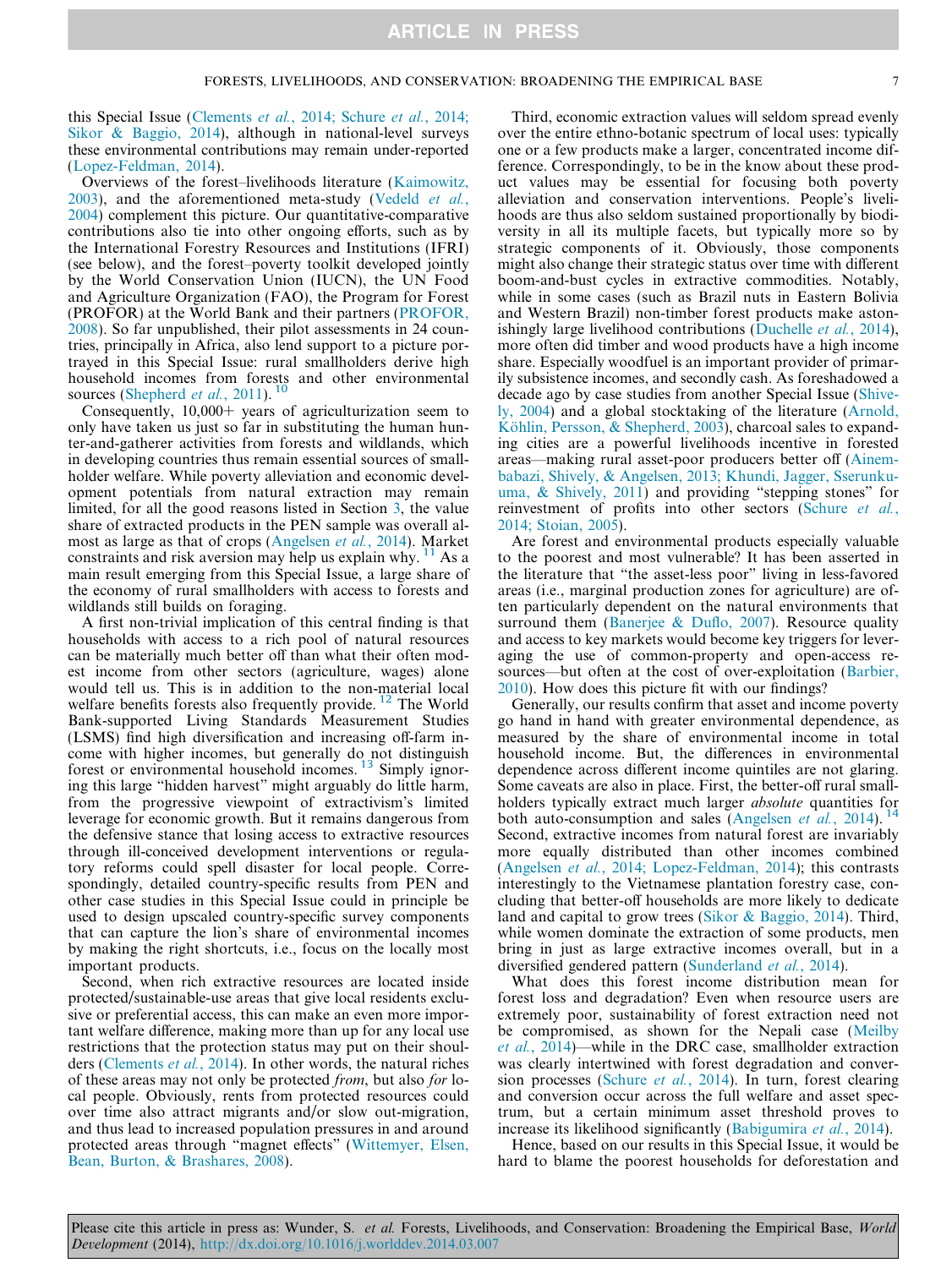forest degradation. Conversely, conservation strategies that make people better off (e.g., through unconditional cash transfers) would per se seldom alleviate pre-existing resource pressures. It might actually worsen them, by easing constraints on activities with larger environmental impacts. In turn, ICDP strategies invest in pro-conservation local business strategies, but the results by [Bauch](#page-9-0) et al. (2014) underline that the lasting impacts on both livelihoods and conservation may be negligible. While strictly protected areas may cap local forest-product extraction, sustainable use areas may actually enhance it ([Clements](#page-9-0) et al., 2014). Strategies to boost off-farm income, allowing people to diversity out of low-remunerative environmentally degrading activities, may often still remain another viable policy option [\(Shively, 2004](#page-10-0)).

While "the supermarket of the wild" ([Cavendish, 2000](#page-9-0)) is better stocked than we could expect from Section 3, surprisingly the corresponding "insurance company of the wild" sells less policies among rural smallholders than portrayed in the forest safety-net literature [\(Wunder](#page-10-0) et al., 2014). What do those two observations combined tell us about the nature of environmental incomes? Probably many extractive products face non-trivial supply limitations of their own so that, while summing up to a high share of household consumption, their harvesting cannot just be multiplied in times of special needs or seasonal gaps. Similar structural supply rigidities have been observed vis-a`-vis their failure to accommodate long-term trends of accelerating demand ([Homma, 1996](#page-9-0)).

What tenure and access conditions enable forests to best sustain livelihoods? Interestingly, global-comparative findings from IFRI have underlined the role of both forest ownership and governance [\(Chhatre & Agrawal, 2009; Persha, Agrawal,](#page-9-0) [& Chhatre, 2011\)](#page-9-0). Drawing on 80 forest commons in 10 countries, they show that community forestry and other arrangements with high local rule-making autonomy, together with larger forest size, are more likely to produce scenarios with both high subsistence livelihood benefits and forest conservation. The PEN results—different from IFRI in terms of sample, targeted livelihood benefits, and tenure concepts—alert to the importance of state forests. Furthermore, ill-enforced rules, and lack of congruence between owners (i.e., the state) and users (i.e., local people) may give smallholders better access to extract higher forest incomes ([Jagger](#page-9-0) et al., 2014). This may serve as a word of caution to those unequivocally advocating tenure reforms toward clear congruence and high enforcement: the pre-existing complex and "muddled" institutional arrangements may sometimes prove to actually favor smallholders.

Given that the research sites in this Special Issue were not randomly sampled, how can we be sure the results are not biased toward high forest income cases, i.e., bias (vi) in Section 2? What are these results genuinely representative of? First, some of our case studies looking at the impacts of interventions (Bauch et al.[, 2014; Clements](#page-9-0) et al., 2014) or broader development policies [\(Duchelle](#page-9-0) et al., 2014) carefully employ matching techniques and other contextual controls of potential site selection biases. Second, while PEN aimed at representing all major forested regions in the tropics and subtropics, biases in the global PEN sample vis-a-vis the rural tropics were also empirically tested for: forest cover and population density were compared to province- and village-level controls ([Angelsen](#page-8-0) et al., 2014: Annex). The PEN study areas match the full forest-cover range of controls, but somewhat overweight high forest-cover cases. Likewise, PEN does not cover cases with very high rural population density. Finally, it also excludes corporate forest frontiers dominated by largeholders. Hence, we can say that PEN is representative of smallholder-dominated tropical and sub-tropical rural landscapes with moderate-to-good access to forest resources, and all but very high population densities. This implies that results should be trustworthy for the bulk of rural developing country scenarios, though they could differ for some of the under-represented special cases. <sup>15</sup>

Finally, in interpreting our results some temporal caveats related to economic cycles might also be justified. Constituting a cross-sectional one-year snapshot from the first decade of this millennium, preceded by a half-century of unprecedented global economic growth, the PEN results also would not allow us to retrospectively determine the previous historical trajectory of rural smallholders' forest incomes, nor judge what could be their future direction, for instance, in case a protracted crisis in the global economy was to develop. As the forest transition literature tells us, the societal dynamics of how forests are being used under variable economic context conditions are likely to differ substantially ([Rudel,](#page-10-0) [1998\)](#page-10-0).

What do our results mean for current climate change mitigation efforts through Reduced Emissions from Deforestation and forest Degradation (REDD+)? Our high forest income figures per household could indicate that conservation opportunity costs are lower than previously thought, when these represent higher *sustainable* extractive incomes with low carbon impacts—the value of which is often set to zero in REDD+ economic analyses (e.g., [Gregersen, El](#page-9-0) [Lakany, Karsenty, & White, 2010\)](#page-9-0). But opportunity costs would conversely increase to the extent these higher incomes come from *forest-degrading* extraction (e.g., of timber, firewood, and charcoal) that increase emissions. When most forest incomes come from state forests with ill-enforced access rules ([Jagger](#page-9-0) et al., 2014), this may also complicate enforcement of REDD+ induced access restrictions. On the other hand, if deforestation and forest degradation are primarily due to large-scale external actors, REDD+ projects could provide win-win outcomes for local people provided sustainable local uses remain permitted. In other words, the impacts of our extractive income results on the different actors and cost dimensions of REDD+ would be context specific, but we demonstrate that some non-trivial forest income flows could be at stake.

Similarly, the PEN household income results can also be useful for understanding the scope of adaptation to climate change. First, the detailed assessment of household incomes give us a benchmark for what income flows from crops, livestock, and the environment are at stake in various regions with differential exposure to climate risks. Second, data on households' stated responses to different shock types and degrees will also allow for projections of responses to climate-induced fluctuations and shocks in different natural resource-based sectors.

In terms of needs for future research, the spatially specific patterns of forest-extractive incomes (which forest areas matter for what products?), their sensitivity to reduced forest size, and spatial overlay with ecosystem services, could thus become important fields of investigation. For instance, we could imagine that firewood incomes remain relatively robust to area variations, while bushmeat may decline when forest habitat shrinks below critical thresholds. Second, moving beyond the PEN-type annual income snapshot to comparable temporal points and panel data opens up various possibilities. This could reveal the degree of volatility inherent to forest incomes, as demonstrated in a single case of PEN panel data in Malawi [\(Chilongo & Angelsen, 2013\)](#page-9-0), the impacts over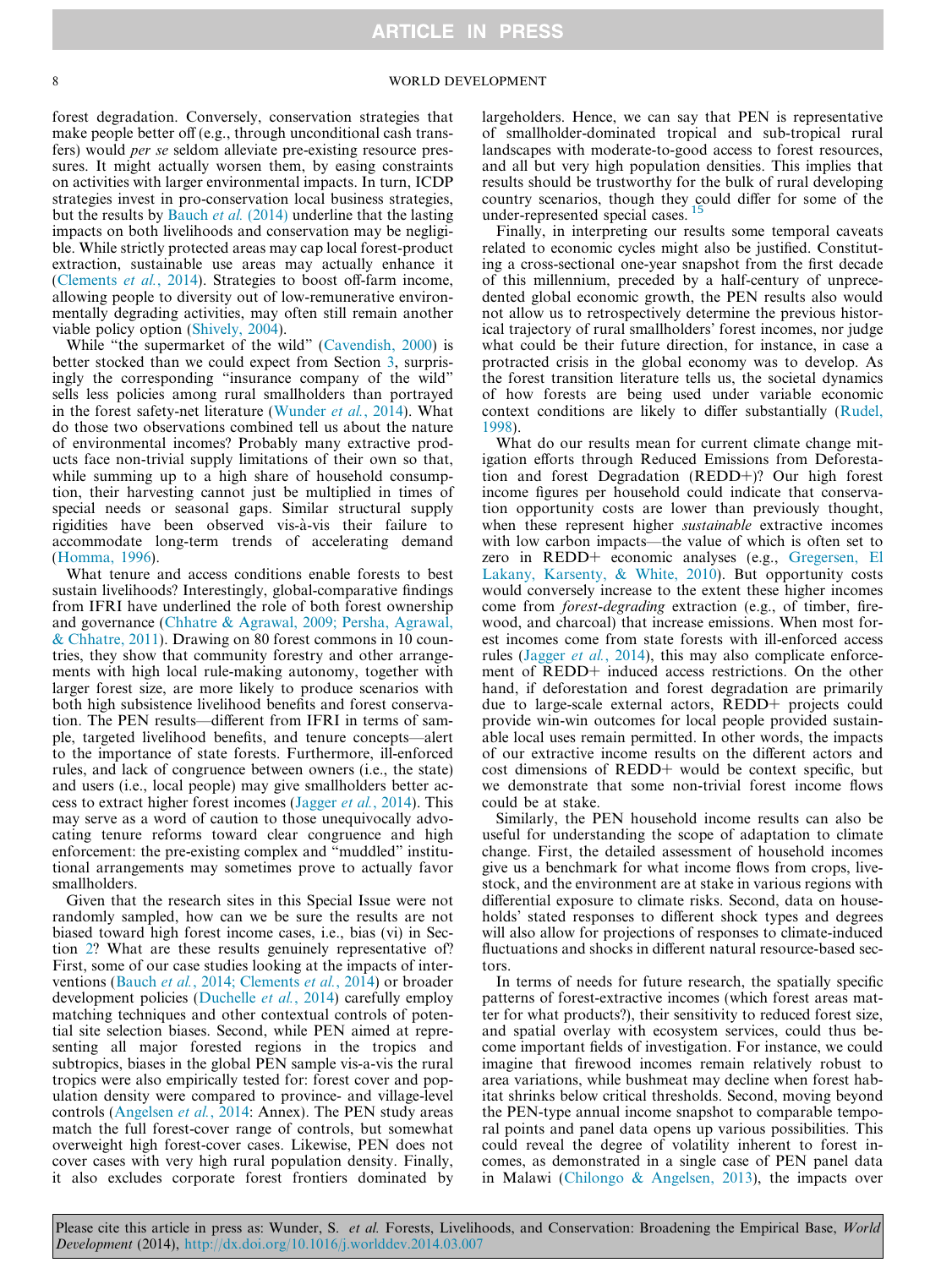# **ARTICLE IN PRESS**

#### FORESTS, LIVELIHOODS, AND CONSERVATION: BROADENING THE EMPIRICAL BASE

<span id="page-8-0"></span>time of certain livelihood-related interventions ([Bauch](#page-9-0) et al., [2014](#page-9-0)), and the broader role that forest and extractive incomes

1. For the Norwich workshop, see more details at [\(http://www.cifor.org/](http://www.cifor.org/pen/news-events/london-conference/science-workshop.html) [pen/news-events/london-conference/science-workshop.html\)](http://www.cifor.org/pen/news-events/london-conference/science-workshop.html); for the London conference, see [http://www.cifor.org/pen/news-events/london-conference.](http://www.cifor.org/pen/news-events/london-conference.html) [html](http://www.cifor.org/pen/news-events/london-conference.html).

2. A couple of dozens of other PEN case studies have been published elsewhere in the peer-reviewed literature (see Angelsen et al., 2014).

3. Forest environmental income (i.e., excluding income from forest plantations) and non-forest environmental income combined make up total environmental income, i.e., the sum of incomes (cash or in kind) obtained from the harvesting of resources provided through natural processes not requiring intensive management (Angelsen et al., 2014).

4. One example from the Amazon is the increasingly intensive management of extractive assai palms (Euterpe oleracea, Palmae) for highly demanded fruit pulp, which eventually in some places has led to quasi mono-species stands, and also eventually opened the door for cultivated systems ([Homma, Nogueira, de Menezes, de Carvalho, Nicoli, & de](#page-9-0) [Matos, 2006](#page-9-0)).

5. See the various chapters in Angelsen, Larsen, Lund, Smith-Hall, and Wunder (2011) for an in-depth discussion of environmental accounting methods.

6. Critiques of the approach followed, e.g., [Pinedo-Vasquez, Zarin, and](#page-9-0) [Jipp \(1992\)](#page-9-0) or [Coomes and Barham \(1997\)](#page-9-0). See [Sheil and Wunder \(2002\)](#page-10-0) for a summary. More recently, in the oil palm debate it has been held that conversion benefits may exceed those from standing forests, even when realistic carbon compensation payments were counted in ([Butler, Koh, &](#page-9-0) [Ghazoul, 2009\)](#page-9-0).

7. [Vedeld](#page-10-0) et al. (2004) found a forest income of on average 22%, i.e., one percentage point more than in the PEN data. However, non-forest environmental incomes were not separated out, so that the combined extractive incomes in PEN are significantly larger. Agricultural income (crop and livestock combined) were 37% in Vedeld et al. [\(2004: 27\);](#page-10-0) in PEN these were slightly larger (41.5%) (Angelsen et al., 2014: Table 1).

play for diversification, asset accumulation, and poverty dynamics.

**NOTES** 

8. For instance, [Wunder \(1999\)](#page-10-0) analyzed resource extraction data from Brazil's national agricultural census.

9. Several of these characteristics and perceptions from Section 2(b) are of a structural nature (technological change, modes of production, investments, and policy interventions), which it would require long-term data to illuminate.

10. See also [http://cmsdata.iucn.org/downloads/gill\\_ny\\_flyercom](http://cmsdata.iucn.org/downloads/gill_ny_flyercomplete_4ds.pdf)[plete\\_4ds.pdf](http://cmsdata.iucn.org/downloads/gill_ny_flyercomplete_4ds.pdf) [accessed on August 11, 2013]. Most of their case averages seem to show household forest incomes in the 25-–40% range.

11. On the one hand, constraints in the supply of rural labor or credit continuously limit the adoption of agricultural innovations, even when these are more profitable. On the other hand, risk-averse agents will tend to adopt, but only partially, new technologies, when risks between innovative and traditional activities are not perfectly correlated ([Faf](#page-9-0)[champs, 1999](#page-9-0)).

12. Forests often provide locally captured environmental services (e.g., clean drinking water), cultural and spiritual services, as well as health benefits from medicinal plants and animals that may not be fully reflected in their locally prices.

13. For instance, Davis et al. [\(2010\)](#page-9-0) report LSMS results from 14 countries, but fail to mention forest and environmental incomes as a source.

14. In economic theory's terminology, we can say that the forest product categories tend to be the so-called necessary goods (for a 1% rise in income, their consumption rises with more than zero and less than 1%), but for most products this elasticity remains positive along the full income spectrum, and thus not becoming inferior goods.

15. For instance, the PEN finding that planted forests only make up 5% of total forest income may thus not hold, for instance, in a South Asian scenario that is highly populated, scarce in natural forest, and abundant in reforestable degraded farmlands.

#### REFERENCES

- [Ainembabazi, J. H., Shively, G., & Angelsen, A. \(2013\). Charcoal](http://refhub.elsevier.com/S0305-750X(14)00073-4/h0005) [production and household welfare in Uganda: A quantile](http://refhub.elsevier.com/S0305-750X(14)00073-4/h0005) regression approach. [Environment and Development Economics,](http://refhub.elsevier.com/S0305-750X(14)00073-4/h0005)  $18(5)$ , 537–558.
- [Andam, K. S., Ferraro, P. J., Sims, K. R. E., Healy, A., & Holland, M. B.](http://refhub.elsevier.com/S0305-750X(14)00073-4/h0010) [\(2010\). Protected areas reduced poverty in Costa Rica and Thailand.](http://refhub.elsevier.com/S0305-750X(14)00073-4/h0010) [Proceedings of the National Academy of Sciences, 107](http://refhub.elsevier.com/S0305-750X(14)00073-4/h0010)[, 9996–10001](http://refhub.elsevier.com/S0305-750X(14)00073-4/h0010).
- [Anderson, A. B., May, P. H., & Balick, M. J. \(1991\).](http://refhub.elsevier.com/S0305-750X(14)00073-4/h0015) The subsidy from [nature: Palm forests, peasantry, and development on the Amazon](http://refhub.elsevier.com/S0305-750X(14)00073-4/h0015) [frontier](http://refhub.elsevier.com/S0305-750X(14)00073-4/h0015)[. New York/Oxford: Columbia University Press.](http://refhub.elsevier.com/S0305-750X(14)00073-4/h0015)
- Angelsen, A., & Wunder, S. (2003). Exploring the forest–poverty link: Key concepts, issues and research implications. Occasional Paper No. 40. Bogor, Indonesia: Center for International Forestry Research.
- [Angelsen, A., Larsen, H. O., Lund, J. F., Smith-Hall, C., & Wunder, S.](http://refhub.elsevier.com/S0305-750X(14)00073-4/h0025) (2011). [Measuring livelihoods and environmental dependence: Methods](http://refhub.elsevier.com/S0305-750X(14)00073-4/h0025) [for research and fieldwork](http://refhub.elsevier.com/S0305-750X(14)00073-4/h0025)[. London: Earthscan.](http://refhub.elsevier.com/S0305-750X(14)00073-4/h0025)
- [Angelsen, A., Jagger, P., Babigumira, R., Belcher, B., Hogarth, N., Bauch,](http://refhub.elsevier.com/S0305-750X(14)00073-4/h0450) S., et al. [\(2014\). Environmental income and rural livelihoods: A](http://refhub.elsevier.com/S0305-750X(14)00073-4/h0450) [global-comparative analysis.](http://refhub.elsevier.com/S0305-750X(14)00073-4/h0450) World Development.
- [Agrawal, A., Chhatre, A., & Hardin, R. \(2008\). Changing governance of](http://refhub.elsevier.com/S0305-750X(14)00073-4/h0035) [the world's forests.](http://refhub.elsevier.com/S0305-750X(14)00073-4/h0035) Science, 320(5882)[, 1460–1462](http://refhub.elsevier.com/S0305-750X(14)00073-4/h0035).
- Arnold, J. E. M., & Ruiz Pérez, M. (2001). Can non-timber forest [products match tropical forest conservation and development objec](http://refhub.elsevier.com/S0305-750X(14)00073-4/h0455)tives?. [Ecological Economics, 39](http://refhub.elsevier.com/S0305-750X(14)00073-4/h0455)(3[\), 437–447.](http://refhub.elsevier.com/S0305-750X(14)00073-4/h0455)
- Arnold, J. E. M., Köhlin, G., Persson, R., & Shepherd, G. (2003). Fuelwood revisited: What has changed in the last decade? Occasional Paper No. 39. Bogor, Indonesia: Center for International Forestry Research.
- [Babigumira, R., Angelsen, A., Buis, M., Bauch, S., Sunderland, T., &](http://refhub.elsevier.com/S0305-750X(14)00073-4/h0460) [Wunder, S. \(2014\). Forest clearing in rural livelihoods: Household](http://refhub.elsevier.com/S0305-750X(14)00073-4/h0460)[level global-comparative evidence.](http://refhub.elsevier.com/S0305-750X(14)00073-4/h0460) World Development.
- Banerjee, A. V.,  $\&$  Duflo, E. (2007). The economic lives of the poor. [Journal of Economic Perspectives, 21](http://refhub.elsevier.com/S0305-750X(14)00073-4/h0055)(1)[, 141–168.](http://refhub.elsevier.com/S0305-750X(14)00073-4/h0055)
- [Barbier, E. B. \(2010\). Poverty, development, and environment.](http://refhub.elsevier.com/S0305-750X(14)00073-4/h0060) *Environ*[ment and Development Economics, 15](http://refhub.elsevier.com/S0305-750X(14)00073-4/h0060)(6)[, 635–660](http://refhub.elsevier.com/S0305-750X(14)00073-4/h0060).
- [Barham, B. L., & Coomes, O. T. \(1994\). Reinterpreting the Amazon](http://refhub.elsevier.com/S0305-750X(14)00073-4/h0065) [rubber boom: Investment, the state, and Dutch disease.](http://refhub.elsevier.com/S0305-750X(14)00073-4/h0065) Latin [American Research Review, 29](http://refhub.elsevier.com/S0305-750X(14)00073-4/h0065)(2[\), 73–109.](http://refhub.elsevier.com/S0305-750X(14)00073-4/h0065)
- Barker, G. (2006). [The agricultural revolution in prehistory: Why did](http://refhub.elsevier.com/S0305-750X(14)00073-4/h0070) [foragers become farmers?](http://refhub.elsevier.com/S0305-750X(14)00073-4/h0070)[. Oxford: Oxford University Press.](http://refhub.elsevier.com/S0305-750X(14)00073-4/h0070)
- [Barrett, C. B., Reardon, T., & Webb, P. \(2001\). Nonfarm income](http://refhub.elsevier.com/S0305-750X(14)00073-4/h0075) [diversification and household livelihood strategies in rural Africa:](http://refhub.elsevier.com/S0305-750X(14)00073-4/h0075) [Concepts, dynamics, and policy implications.](http://refhub.elsevier.com/S0305-750X(14)00073-4/h0075) Food Policy, 26(4[\),](http://refhub.elsevier.com/S0305-750X(14)00073-4/h0075) [315–331.](http://refhub.elsevier.com/S0305-750X(14)00073-4/h0075)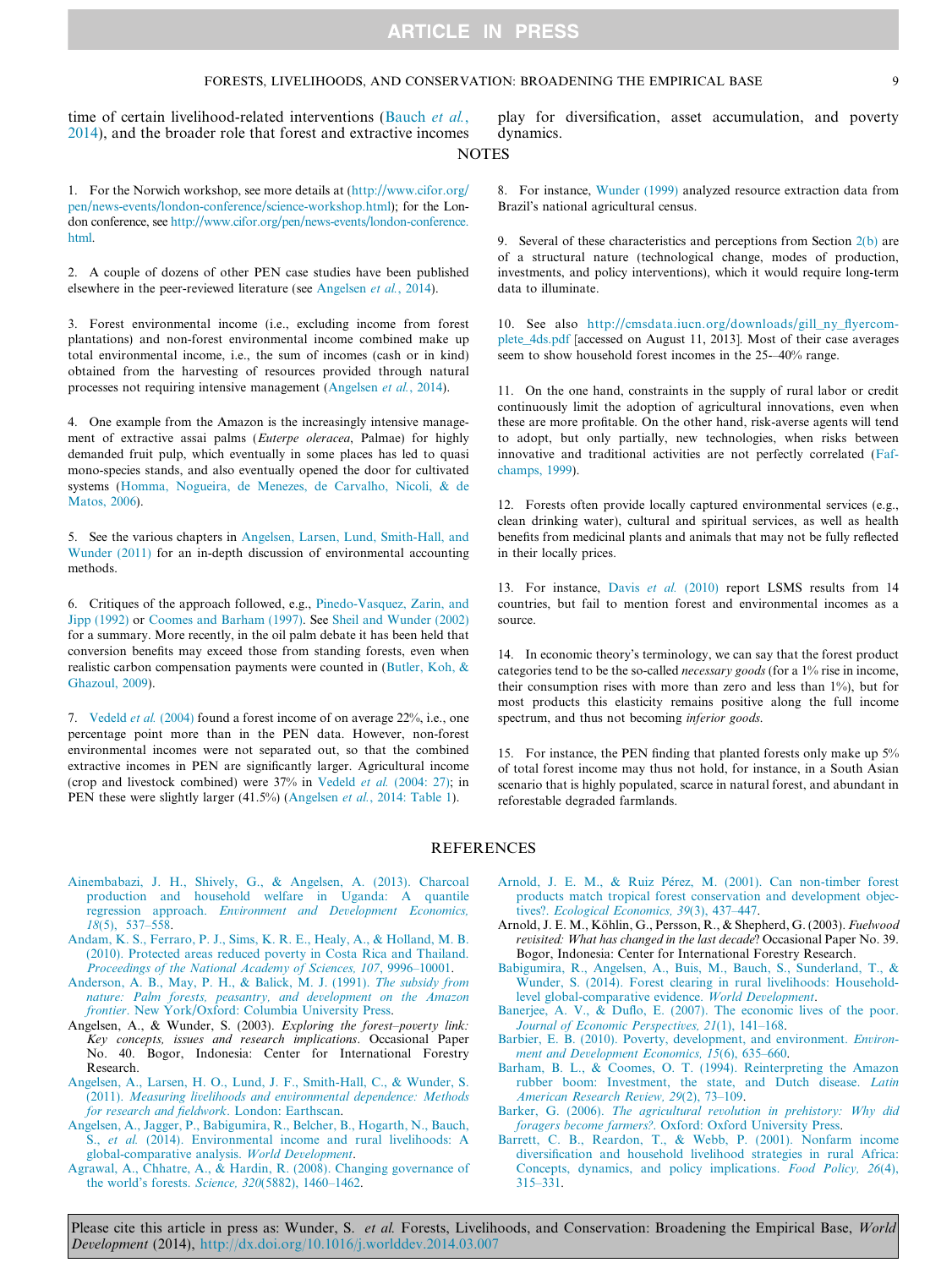## **ARTICLE IN PRESS**

#### <span id="page-9-0"></span>10 WORLD DEVELOPMENT

- [Bauch, S., Sills, E. O., & Pattanayak, S. K. \(2014\). Have we managed to](http://refhub.elsevier.com/S0305-750X(14)00073-4/h0465) [integrate conservation and development? ICDP impacts in the Brazil](http://refhub.elsevier.com/S0305-750X(14)00073-4/h0465)ian Amazon. [World Development](http://refhub.elsevier.com/S0305-750X(14)00073-4/h0465).
- Belcher, B., Ruiz-Pérez, M., & Achdiawan, R. (2005). Global patterns and [trends in the use and management of commercial NTFPs: Implications](http://refhub.elsevier.com/S0305-750X(14)00073-4/h0085) [for livelihoods and conservation.](http://refhub.elsevier.com/S0305-750X(14)00073-4/h0085) World Development, 33(9)[,](http://refhub.elsevier.com/S0305-750X(14)00073-4/h0085) [1435–1452](http://refhub.elsevier.com/S0305-750X(14)00073-4/h0085).
- Belcher, B., Michon, G., Angelsen, A., Pérez, M., & Asbjornsen, H. [\(2005\). The socioeconomic conditions determining the development,](http://refhub.elsevier.com/S0305-750X(14)00073-4/h0090) [persistence, and decline of forest garden systems.](http://refhub.elsevier.com/S0305-750X(14)00073-4/h0090) Economic Botany, 59[\(3\), 245–253](http://refhub.elsevier.com/S0305-750X(14)00073-4/h0090).
- [Braidwood, R. J. \(1960\). The agricultural revolution.](http://refhub.elsevier.com/S0305-750X(14)00073-4/h0095) Scientific American, [203](http://refhub.elsevier.com/S0305-750X(14)00073-4/h0095)(3)[, 130–148](http://refhub.elsevier.com/S0305-750X(14)00073-4/h0095).
- [Brooks, J. S., Franzen, M. A., Holmes, C. M., Grote, M. N., & Mulder,](http://refhub.elsevier.com/S0305-750X(14)00073-4/h0100) [M. B. \(2006\). Testing hypotheses for the success of different conser](http://refhub.elsevier.com/S0305-750X(14)00073-4/h0100)vation strategies. [Conservation Biology, 20](http://refhub.elsevier.com/S0305-750X(14)00073-4/h0100)[, 1528–1538.](http://refhub.elsevier.com/S0305-750X(14)00073-4/h0100)
- [Browder, J. O. \(1992\). The limits of extractivism.](http://refhub.elsevier.com/S0305-750X(14)00073-4/h0105) BioScience[,](http://refhub.elsevier.com/S0305-750X(14)00073-4/h0105) 42(3), [174–182](http://refhub.elsevier.com/S0305-750X(14)00073-4/h0105).
- [Butler, R. A., Koh, L. P., & Ghazoul, J. \(2009\). REDD in the red: Palm](http://refhub.elsevier.com/S0305-750X(14)00073-4/h0110) [oil could undermine carbon payment schemes.](http://refhub.elsevier.com/S0305-750X(14)00073-4/h0110) Conservation Letters, 2[\(2\), 67–73](http://refhub.elsevier.com/S0305-750X(14)00073-4/h0110).
- [Cavendish, W. \(2000\). Empirical regularities in the poverty–environment](http://refhub.elsevier.com/S0305-750X(14)00073-4/h0115) [relationship of rural households: Evidence from Zimbabwe.](http://refhub.elsevier.com/S0305-750X(14)00073-4/h0115) World [Development, 28](http://refhub.elsevier.com/S0305-750X(14)00073-4/h0115)(11[\), 1979–2003.](http://refhub.elsevier.com/S0305-750X(14)00073-4/h0115)
- Cavendish, W. (2003). [How do forests support, insure and improve the](http://refhub.elsevier.com/S0305-750X(14)00073-4/h0120) [livelihoods of the rural poor: A research note](http://refhub.elsevier.com/S0305-750X(14)00073-4/h0120)[. Bogor, Indonesia: Center](http://refhub.elsevier.com/S0305-750X(14)00073-4/h0120) [for International Forestry Research](http://refhub.elsevier.com/S0305-750X(14)00073-4/h0120).
- Celentano, D., Sills, E., Sales, M., & Veríssimo, A. (2012). Welfare [outcomes and the advance of the deforestation frontier in the Brazilian](http://refhub.elsevier.com/S0305-750X(14)00073-4/h0125) Amazon. [World Development, 40](http://refhub.elsevier.com/S0305-750X(14)00073-4/h0125)(4)[, 850–864](http://refhub.elsevier.com/S0305-750X(14)00073-4/h0125).
- [Chhatre, A., & Agrawal, A. \(2009\). Trade-offs and synergies between](http://refhub.elsevier.com/S0305-750X(14)00073-4/h0130) [carbon storage and livelihood benefits from forest commons.](http://refhub.elsevier.com/S0305-750X(14)00073-4/h0130) Proceed[ings of the National Academy of Sciences, 106](http://refhub.elsevier.com/S0305-750X(14)00073-4/h0130)(42[\), 17667–17670.](http://refhub.elsevier.com/S0305-750X(14)00073-4/h0130)
- Chilongo, T., & Angelsen, A. (2013). Trapped in forests or saved by forests? Forest reliance and poverty dynamics in Malawi (unpublished draft).
- [Clements, T., Suon, S., An, D., Wilkie, D. S., & Milner-Gulland, E. J.](http://refhub.elsevier.com/S0305-750X(14)00073-4/h0470) [\(2014\). Impacts of protected areas on local livelihoods in Cambodia.](http://refhub.elsevier.com/S0305-750X(14)00073-4/h0470) [World Development](http://refhub.elsevier.com/S0305-750X(14)00073-4/h0470).
- [Coomes, O. T., & Barham, B. L. \(1997\). Rain forest extraction and](http://refhub.elsevier.com/S0305-750X(14)00073-4/h0145) [conservation in Amazonia.](http://refhub.elsevier.com/S0305-750X(14)00073-4/h0145) Geographical Journal, 163(2[\), 180–188.](http://refhub.elsevier.com/S0305-750X(14)00073-4/h0145)
- [de Beer, J. H., & McDermott, M. J. \(1996\).](http://refhub.elsevier.com/S0305-750X(14)00073-4/h0155) The economic value of non[timber forest products in Southeast Asia](http://refhub.elsevier.com/S0305-750X(14)00073-4/h0155) (2nd ed.)[. Amsterdam: IUCN.](http://refhub.elsevier.com/S0305-750X(14)00073-4/h0155)
- Davis, B., Winters, P., Carletto, G., Covarrubias, K., Quiñones, E. J., Zezza, A., et al. [\(2010\). A cross-country comparison of rural income](http://refhub.elsevier.com/S0305-750X(14)00073-4/h0160) generating activities. [World Development, 38](http://refhub.elsevier.com/S0305-750X(14)00073-4/h0160)(1)[, 48–63](http://refhub.elsevier.com/S0305-750X(14)00073-4/h0160).
- [Dewees, P. A., Campbell, B. M., Katerere, Y., Sitoe, A., Cunningham, A.](http://refhub.elsevier.com/S0305-750X(14)00073-4/h0165) B., Angelsen, A., et al. [\(2010\). Managing the Miombo woodlands of](http://refhub.elsevier.com/S0305-750X(14)00073-4/h0165) [southern Africa: Policies, incentives and options for the rural poor.](http://refhub.elsevier.com/S0305-750X(14)00073-4/h0165) [Journal of Natural Resources Policy Research, 2](http://refhub.elsevier.com/S0305-750X(14)00073-4/h0165)(1)[, 57–73](http://refhub.elsevier.com/S0305-750X(14)00073-4/h0165).
- [Dove, M. \(1993\). A revisionist view of tropical deforestation and](http://refhub.elsevier.com/S0305-750X(14)00073-4/h0170) development. [Environmental Conservation, 20](http://refhub.elsevier.com/S0305-750X(14)00073-4/h0170)(1)[, 17–24.](http://refhub.elsevier.com/S0305-750X(14)00073-4/h0170)
- Duchelle, A. E., Zambrano, A. M. A., Börner, J., Wunder, S., & Kainer, [K. \(2014\). Smallholder specialization strategies along the forest](http://refhub.elsevier.com/S0305-750X(14)00073-4/h0475) [transition curve in Southwestern Amazonia.](http://refhub.elsevier.com/S0305-750X(14)00073-4/h0475) World Development.
- Ellis, F. (2000). [Rural livelihoods and diversity in developing countries](http://refhub.elsevier.com/S0305-750X(14)00073-4/h0180)[.](http://refhub.elsevier.com/S0305-750X(14)00073-4/h0180) [Oxford, UK: Oxford University Press](http://refhub.elsevier.com/S0305-750X(14)00073-4/h0180).
- [Fafchamps, M. \(1999\). Risk sharing and quasi-credit.](http://refhub.elsevier.com/S0305-750X(14)00073-4/h0185) Journal of Interna[tional Trade & Economic Development, 8](http://refhub.elsevier.com/S0305-750X(14)00073-4/h0185)(3)[, 257–278](http://refhub.elsevier.com/S0305-750X(14)00073-4/h0185).
- FAO. (2008). Links between national forest programmes and poverty reduction strategies. Forestry Policy and Institutions. Working Paper 22. Rome: Food and Agriculture Organisation of the United Nations.
- [Ferraro, P., & Pattanayak, S. \(2006\). Money for nothing? A call for](http://refhub.elsevier.com/S0305-750X(14)00073-4/h0195) [empirical evaluation of biodiversity conservation investments.](http://refhub.elsevier.com/S0305-750X(14)00073-4/h0195) PLoS [Biology, 4](http://refhub.elsevier.com/S0305-750X(14)00073-4/h0195)(4)[, e105, doi:110.1371/journal.pbio.0040105.](http://refhub.elsevier.com/S0305-750X(14)00073-4/h0195)
- [Fisher, M. \(2004\). Household welfare and forest dependence in Southern](http://refhub.elsevier.com/S0305-750X(14)00073-4/h0200) Malawi. [Environment and Development Economics, 9](http://refhub.elsevier.com/S0305-750X(14)00073-4/h0200)(2[\), 135–154](http://refhub.elsevier.com/S0305-750X(14)00073-4/h0200).
- Gregersen, H., El Lakany, H., Karsenty, A., & White, A. (2010). Does the opportunity cost approach indicate the real cost of REDD+? Rights and realities of paying for REDD+. Report. Washington, DC: Rights and Resources Initiative.
- [Godoy, R., Overman, H., Demmer, J., Apaza, L., Byron, E., Huanca, T.,](http://refhub.elsevier.com/S0305-750X(14)00073-4/h0210) et al. [\(2002\). Local financial benefits of rain forests: Comparative](http://refhub.elsevier.com/S0305-750X(14)00073-4/h0210) [evidence from Amerindian societies in Bolivia and Honduras.](http://refhub.elsevier.com/S0305-750X(14)00073-4/h0210) Ecolog[ical Economics, 40](http://refhub.elsevier.com/S0305-750X(14)00073-4/h0210)(3[\), 397–409.](http://refhub.elsevier.com/S0305-750X(14)00073-4/h0210)
- [Godoy, R., & Bawa, K. \(1993\). The economic value and sustainable](http://refhub.elsevier.com/S0305-750X(14)00073-4/h0215) [harvest of plants and animals from the tropical forest: Assumptions,](http://refhub.elsevier.com/S0305-750X(14)00073-4/h0215) [hypotheses, and methods.](http://refhub.elsevier.com/S0305-750X(14)00073-4/h0215) *Economic Botany*, 47(3[\), 215–219](http://refhub.elsevier.com/S0305-750X(14)00073-4/h0215).
- [Holden, S., Shiferaw, B., & Pender, J. \(2004\). Non-farm income,](http://refhub.elsevier.com/S0305-750X(14)00073-4/h0220) [household welfare, and sustainable land management in a less](http://refhub.elsevier.com/S0305-750X(14)00073-4/h0220)[favoured area in the Ethiopian highlands.](http://refhub.elsevier.com/S0305-750X(14)00073-4/h0220) Food Policy[,](http://refhub.elsevier.com/S0305-750X(14)00073-4/h0220) 29(4), [369–392](http://refhub.elsevier.com/S0305-750X(14)00073-4/h0220).
- [Homma, A. K. O., Nogueira, O. L., de Menezes, A. J. E. A., de Carvalho,](http://refhub.elsevier.com/S0305-750X(14)00073-4/h0480) [J. E. U., Nicoli, C. M. L., & de Matos, G. B. \(2006\). A](http://refhub.elsevier.com/S0305-750X(14)00073-4/h0480)çaí: novos desafios e tendências. Amazônia: Ciência & Desenvolvimento[,](http://refhub.elsevier.com/S0305-750X(14)00073-4/h0480) 1(2),  $7 - 23$
- [Homma, A. K. O. \(1996\). Modernisation and technological dualism in the](http://refhub.elsevier.com/S0305-750X(14)00073-4/h0230) [extractive economy in Amazonia. In M. Ruiz-Perez, & J. E. M. Arnold](http://refhub.elsevier.com/S0305-750X(14)00073-4/h0230) (Eds.), [Current issues in non-timber forest products research](http://refhub.elsevier.com/S0305-750X(14)00073-4/h0230) [\(pp. 59–82\).](http://refhub.elsevier.com/S0305-750X(14)00073-4/h0230) [Bogor, Indonesia: Center for International Forestry Research \(CI-](http://refhub.elsevier.com/S0305-750X(14)00073-4/h0230)[FOR\).](http://refhub.elsevier.com/S0305-750X(14)00073-4/h0230)
- [Jagger, P., Luckert, M. K., Duchelle, A. E., Lund, J., & Sunderlin, W. D.](http://refhub.elsevier.com/S0305-750X(14)00073-4/h0485) [\(2014\). Tenure and forest income: Observations from a global study on](http://refhub.elsevier.com/S0305-750X(14)00073-4/h0485) [forests and poverty.](http://refhub.elsevier.com/S0305-750X(14)00073-4/h0485) World Development.
- [Janvry, A. d., & Sadoulet, E. \(2001\). Income strategies among rural](http://refhub.elsevier.com/S0305-750X(14)00073-4/h0240) [households in Mexico: The role of off-farm activities.](http://refhub.elsevier.com/S0305-750X(14)00073-4/h0240) World Develop[ment, 29](http://refhub.elsevier.com/S0305-750X(14)00073-4/h0240)(3)[, 467–480](http://refhub.elsevier.com/S0305-750X(14)00073-4/h0240).
- [Joppa, L. N., & Pfaff, A. \(2009\). High and far: Biases in the location of](http://refhub.elsevier.com/S0305-750X(14)00073-4/h0245) [protected areas.](http://refhub.elsevier.com/S0305-750X(14)00073-4/h0245) Plos One, 4(12[\), e8273](http://refhub.elsevier.com/S0305-750X(14)00073-4/h0245).
- [Kaimowitz, D. \(2003\). Not by bread alone](http://refhub.elsevier.com/S0305-750X(14)00073-4/h0490) ... [Forests and rural](http://refhub.elsevier.com/S0305-750X(14)00073-4/h0490) [livelihoods in Sub-Saharan Africa. In](http://refhub.elsevier.com/S0305-750X(14)00073-4/h0490) Forestry in poverty reduction strategies: Capturing the potential[. In T. Oksanen, B. Pajari, & T.](http://refhub.elsevier.com/S0305-750X(14)00073-4/h0490) [Tuomasjukka \(Eds.\).](http://refhub.elsevier.com/S0305-750X(14)00073-4/h0490) EFI proceedings (Vol. 47[, pp. 45–63\). Joensuu,](http://refhub.elsevier.com/S0305-750X(14)00073-4/h0490) [Finland: European Forest Institute.](http://refhub.elsevier.com/S0305-750X(14)00073-4/h0490)
- [Khundi, F., Jagger, P., Sserunkuuma, D., & Shively, G. \(2011\). Income](http://refhub.elsevier.com/S0305-750X(14)00073-4/h0255) [and poverty effects of charcoal production in Western Uganda.](http://refhub.elsevier.com/S0305-750X(14)00073-4/h0255) Forest [Policy and Economics, 13](http://refhub.elsevier.com/S0305-750X(14)00073-4/h0255)(3), 199-205.
- [Leisher, C., Sanjayan, M., Blockhus, J., Larsen, S. N., & Kontoleon, A.](http://refhub.elsevier.com/S0305-750X(14)00073-4/h9000) [\(2013\). Does conserving biodiversity work to reduce poverty? A state](http://refhub.elsevier.com/S0305-750X(14)00073-4/h9000) [of knowledge review. In D. Roe, J. Elliott, C. Sandbrook, & M.](http://refhub.elsevier.com/S0305-750X(14)00073-4/h9000) Walpole (Eds.), [Biodiversity conservation and poverty alleviation:](http://refhub.elsevier.com/S0305-750X(14)00073-4/h9000) [Exploring the evidence for a link](http://refhub.elsevier.com/S0305-750X(14)00073-4/h9000) (pp.  $145-159$ ). Chichester: Wiley-[Blackwell](http://refhub.elsevier.com/S0305-750X(14)00073-4/h9000).
- [Lopez-Feldman, A. \(2014\). Shocks, income and wealth: Do they affect the](http://refhub.elsevier.com/S0305-750X(14)00073-4/h0495) [extraction of natural resources by rural households?.](http://refhub.elsevier.com/S0305-750X(14)00073-4/h0495) World Develop[ment](http://refhub.elsevier.com/S0305-750X(14)00073-4/h0495).
- [Miteva, D. A., Pattanayak, S. K., & Ferraro, P. J. \(2012\). Evaluation of](http://refhub.elsevier.com/S0305-750X(14)00073-4/h0275) [biodiversity policy instruments: What works and what doesn't?.](http://refhub.elsevier.com/S0305-750X(14)00073-4/h0275) [Oxford Review of Economic Policy, 28](http://refhub.elsevier.com/S0305-750X(14)00073-4/h0275)(1)[, 69–92.](http://refhub.elsevier.com/S0305-750X(14)00073-4/h0275)
- [McSweeney, K. \(2004\). Forest product sale as natural insurance: The](http://refhub.elsevier.com/S0305-750X(14)00073-4/h0280) [effects of household characteristics and the nature of shock in eastern](http://refhub.elsevier.com/S0305-750X(14)00073-4/h0280) Honduras. [Society and Natural Resources, 17](http://refhub.elsevier.com/S0305-750X(14)00073-4/h0280)(1)[, 39–56.](http://refhub.elsevier.com/S0305-750X(14)00073-4/h0280)
- [Meilby, H., Smith-Hall, C., Byg, A., Overgaard Larsen, H., Juul Nielsen,](http://refhub.elsevier.com/S0305-750X(14)00073-4/h0500) Ø., Puri, L., et al. [\(2014\). Are forest incomes sustainable? Firewood](http://refhub.elsevier.com/S0305-750X(14)00073-4/h0500) [and timber extraction and productivity in community managed forests](http://refhub.elsevier.com/S0305-750X(14)00073-4/h0500) in Nepal. [World Development](http://refhub.elsevier.com/S0305-750X(14)00073-4/h0500).
- [Naughton-Treves, L., Alix-Garcia, J., & Chapman, C. A. \(2011\). Lessons](http://refhub.elsevier.com/S0305-750X(14)00073-4/h0290) [about parks and poverty from a decade of forest loss and economic](http://refhub.elsevier.com/S0305-750X(14)00073-4/h0290) [growth around Kibale National Park, Uganda.](http://refhub.elsevier.com/S0305-750X(14)00073-4/h0290) Proceedings of the [National Academy of Sciences, 108](http://refhub.elsevier.com/S0305-750X(14)00073-4/h0290)[, 13919–13924.](http://refhub.elsevier.com/S0305-750X(14)00073-4/h0290)
- [Neumann, R. P., & Hirsch, E. \(2000\).](http://refhub.elsevier.com/S0305-750X(14)00073-4/h0295) Commercialisation of non-timber [forest products: Review and analysis of research](http://refhub.elsevier.com/S0305-750X(14)00073-4/h0295)[. Bogor, Indonesia:](http://refhub.elsevier.com/S0305-750X(14)00073-4/h0295) [Center for International Forestry Research \(CIFOR\).](http://refhub.elsevier.com/S0305-750X(14)00073-4/h0295)
- [Nielsen, M. R., Pouliot, M., & Kim Bakkegaard, R. \(2012\). Combining](http://refhub.elsevier.com/S0305-750X(14)00073-4/h0505) [income and assets measures to include the transitory nature of poverty](http://refhub.elsevier.com/S0305-750X(14)00073-4/h0505) [in assessments of forest dependence: Evidence from the Democratic](http://refhub.elsevier.com/S0305-750X(14)00073-4/h0505) Republic of Congo. [Ecological Economics, 78](http://refhub.elsevier.com/S0305-750X(14)00073-4/h0505)(June[\), 37–46](http://refhub.elsevier.com/S0305-750X(14)00073-4/h0505).
- [Oksanen, T., & Mersmann, C. \(2003\). Forestry in poverty reduction](http://refhub.elsevier.com/S0305-750X(14)00073-4/h0510) [strategies - An assessment of PRSP processes in sub-Saharan Africa. In](http://refhub.elsevier.com/S0305-750X(14)00073-4/h0510) [T. Oksanen, B. Pajari, & T. Tuomasjukka \(Eds.\),](http://refhub.elsevier.com/S0305-750X(14)00073-4/h0510) Forestry in poverty [reduction strategies: Capturing the potential](http://refhub.elsevier.com/S0305-750X(14)00073-4/h0510). EFI Proceedings (Vol. 47[,](http://refhub.elsevier.com/S0305-750X(14)00073-4/h0510) [pp. 121–158\). Joensuu, Finland: European Forest Institute](http://refhub.elsevier.com/S0305-750X(14)00073-4/h0510).
- [Pattanayak, S. K., & Sills, E. O. \(2001\). Do tropical forests provide](http://refhub.elsevier.com/S0305-750X(14)00073-4/h0310) [natural insurance? The microeconomics of non-timber forest](http://refhub.elsevier.com/S0305-750X(14)00073-4/h0310) [product collection in the Brazilian Amazon.](http://refhub.elsevier.com/S0305-750X(14)00073-4/h0310) Land Economics, 77(4)[,](http://refhub.elsevier.com/S0305-750X(14)00073-4/h0310) [595–612](http://refhub.elsevier.com/S0305-750X(14)00073-4/h0310).
- [Pinedo-Vasquez, M., Zarin, D., & Jipp, P. \(1992\). Economic returns from](http://refhub.elsevier.com/S0305-750X(14)00073-4/h0315) [forest conversion in the Peruvian Amazon.](http://refhub.elsevier.com/S0305-750X(14)00073-4/h0315) Ecological Economics, 6(2)[,](http://refhub.elsevier.com/S0305-750X(14)00073-4/h0315) [163–173](http://refhub.elsevier.com/S0305-750X(14)00073-4/h0315).